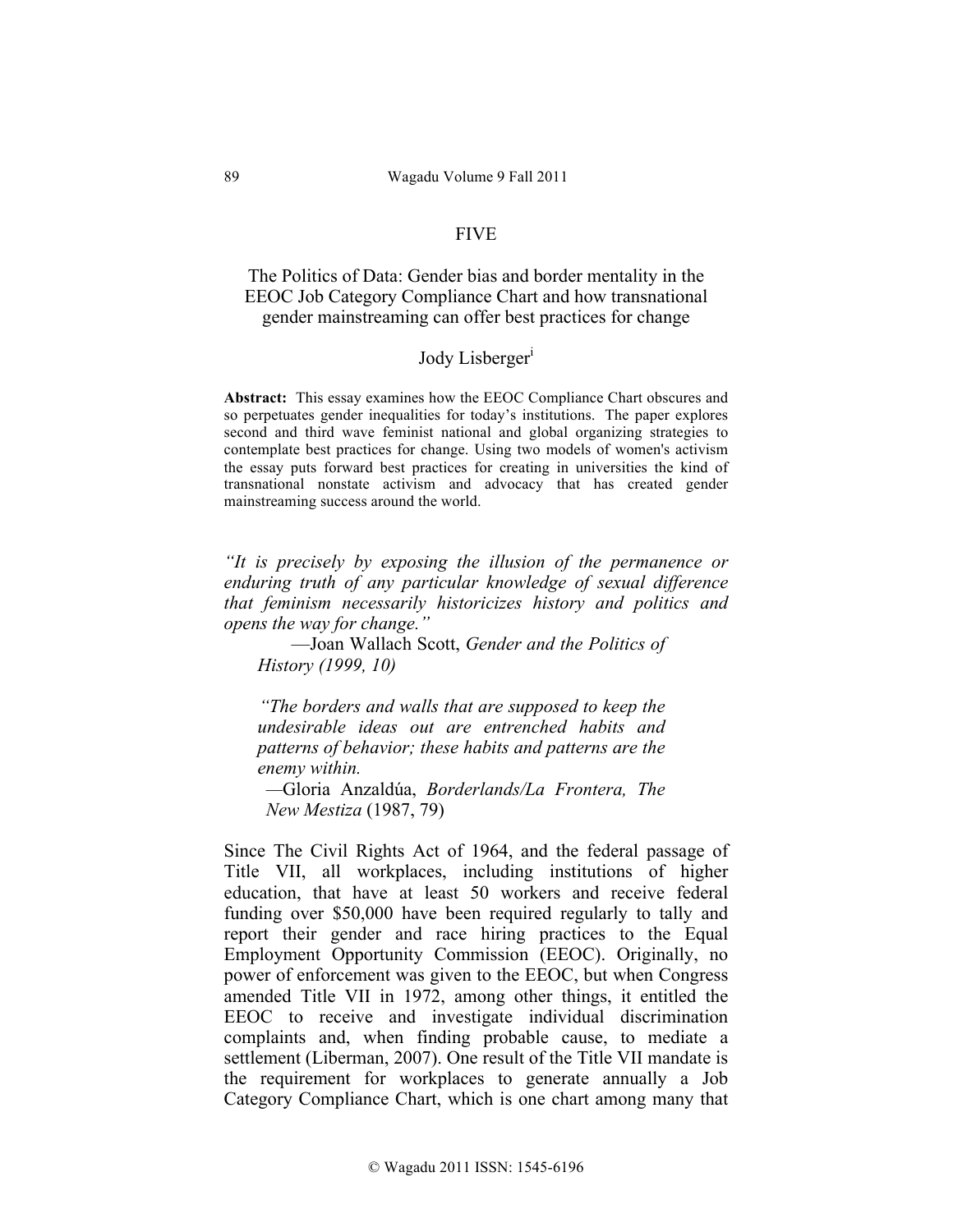condenses into one schema an institution's workforce composition. While University executives, Affirmative Action Officers, and others attend to the entire document, a look at an institution's Job Category Compliance Chart is one way to see and quickly assess an institution's annual hiring practices and trends.

The mandate to record and report gender and race profiles did have the desired effect of creating demographic changes in workplace composition. In the private workplace, EEOC data (Kalev & Dobbin, 2005) indicates that from 1971-2002, in private sector "management jobs in the average establishment," the percentage of white men went from 87% to 57%; white women went from 9.5% to 28%; black women went from .5% to almost 3%; and black men went from 1.5% to 3.7% (p. 24). Sharon R. Bird (2011) noted that "though the bulk of the gendered organization research focuses on work settings other than universities, most of these research findings are relevant also to universities as workplaces" (p. 204). The trends Kalev and Dobbin discovered in their 1971-2002 longitudinal study of 814 private workplaces, where they found greatest Title VII impact in the 1970s, then diminishing impact "after the 1980s, [when compliance reviews] had significant effects for only white women," and even less impact in the 1990s, when "compliance reviews... do not show effects" (p. 29), interestingly also speak to the trends in higher education. For instance, from 1996-2010, my home institution, the University of Rhode Island (URI), saw minority representation for total employees go from 8.9% to 11%. Taking into account only the total in ranks comparable to private management jobs (management, professionals, and faculty categories), white men went from 54% to 42%; white women went from 36% to 49%; black women went from .99% to 1.3%; black men went from 2.3% to 1.9%. Additional races, Hispanic, American Indian/Alaskan, and especially Asian/Pacific Islanders, added to these numbers. The dip in black male employees further reflects Kalev and Dobbin's summary of research that indicates that "employers virtually never met the goals they set" (p. 12), and that black women and black men have not fared as well as one might have expected or hoped (p. 29). Roos (2008), noting in her study of a large state university that between 1976 and 2004 that "African American and Latino faculty show both percentage and actual number declines" (p. 197), has joined others in arguing, "that without constant vigilance, diversity gains can rapidly evaporate" (p. 196).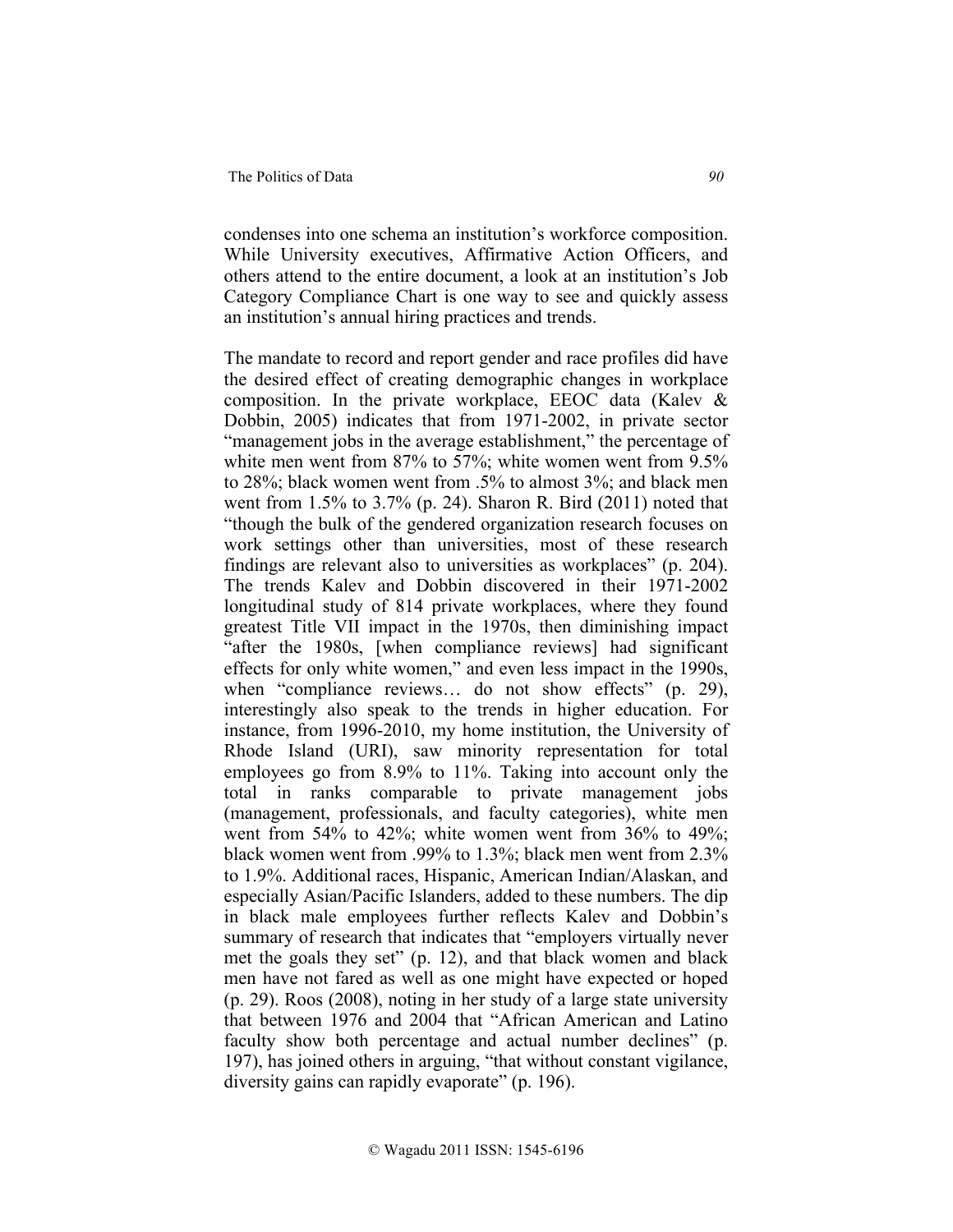As is well known, despite EEOC mandates, many institutions of higher education are still far from achieving anything near equity. One usual explanation for this lack of diversity is the historical "pipeline": fewer women and people of color, especially before 1972, have entered graduate programs, creating a paucity of possible applicants for hire and promotion. But this argument, besides distorting today's qualified labor pool, obfuscates far greater and deeper systemic issues that perpetuate the lack of equity in higher education. In fact, the percentage of women and minority Ph.D.'s have grown so that as early as 1998, 48% of Ph.D.'s in the US were earned by women (West, 2007, p. 200), and in 2010, over 50% of Ph.D's were earned by women (Inside Higher Ed, 2010); as of 2009, 7% and almost 6% of Ph.D.'s were earned by blacks and Hispanics (NSF, 2010) respectively. The 2001-2003 attempts in the University of California system to rectify "serious discrimination against women… in faculty hiring practice" (West, p. 199) reported in their findings that "employment discrimination theory [states that] if the 'qualified labor pool' is 48 percent women, but the hires from that pool are only 13 percent women, a prima facie case of discrimination is indicated" (West, p. 202). This case suggests the importance for higher institutions of aiming to reflect in their hiring practices a proportionate percentage of the "qualified labor pool" rather than falling back on the "empty pipeline argument" as a default excuse.

Most importantly, this obfuscation also invites administrators and executives to ignore the deeper ways gender and race bias are embedded in and perpetuated by the institutional structures and policies of universities. Current research (Bird, 2011; Hirsch 2009; Roos 2008; Sturm, 2006; West 2007) charts "how subtle sex biases operate" (Roos, p. 186) within workplace interactions and organizational policies, including practices that control hiring, promotion and tenure, discretionary earnings, research grants, merit pay, language used to assess performance, and "devaluation of the intellectual work that women do, especially when that work focuses on gender" (Roos, p. 191). The qualitative data that Roos, with her colleague Mary Gatta, collected "from a large Arts and Sciences unit of a public research university" (p. 188) also quoted an interviewee as saying, "In short, women have to do twice as much to be judged half as good. Women of color are particularly devalued in the promotion process" (p. (191).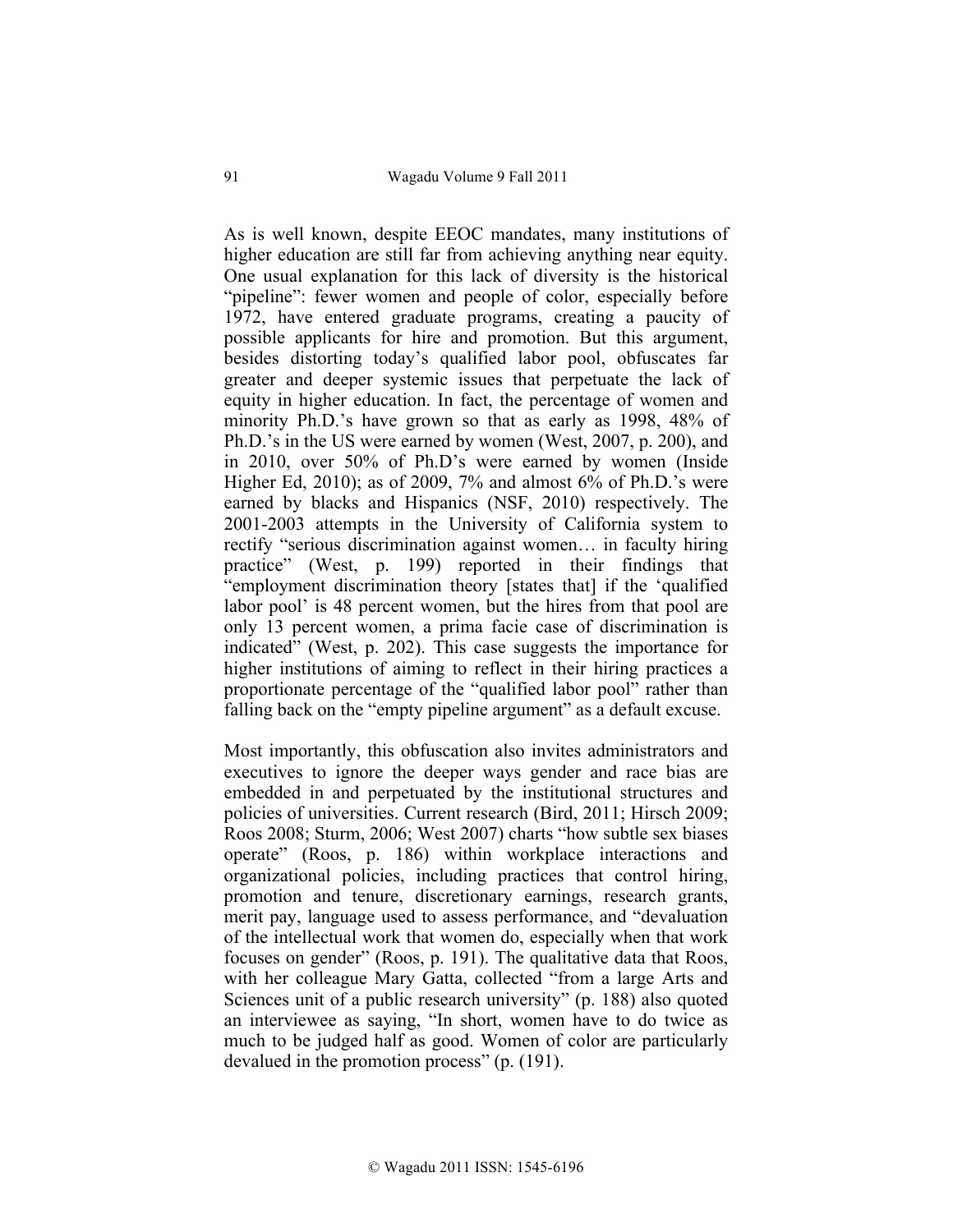#### The Politics of Data **92**

These investigations of the ways "organizational structures, cultures, and practices are gendered" (Bird, 2011) are extremely valuable for generating language and knowledge by which to begin to make conscious and change discriminatory patterns. But there is yet a deeper site of bias in higher education that has yet to be explored, which is in one of the main measuring sticks universities use to assess their structures and progress: the EEOC Job Category Compliance Chart itself. This essay will examine how this chart conceals and so perpetuates both a gender bias and a border mentality (Anzaldúa 1987; Wright 2006) that works against the interests of gender and race equity. Granted the EEOC chart is not in itself instrumental in directing or determining institutional practice. Nor can one say the EEOC chart "is" an institution of higher education. And yet, insofar as the chart reflects, institutionalizes, and thereby normalizes deeper practices of higher education hiring, its structural and bias issues need examining if women and people of color are going to be able to create the new "normative pressure" (Hirsh, 2006) needed to change institutions so women and people of color find representation, success, and "institutional citizenship… both to enable full participation by a diverse citizenry and to enable universities to meet their obligations as institutional citizens of a broader polity" (Sturm, 2006, p. 304).

To date, as Sharon Bird (2011) has stated, "One key problem [in solving gender inequities] is that many, if not most, leaders in powerful decision-making roles in universities continue to embrace women-centered explanations for gender disparities" (p. 202). Not only does this institutional approach essentialize women, neglect to respect important gender-focused issues such as access, resources, and control, and ignore the close relationship between gender and race, but such restricted explanations also perpetuate narrowness and exceptionalism that rely on unquestioned notions of Western, white, male supremacy, rather than embracing global, postcolonial, and poststructuralist approaches to understanding oppression. This essay, in contrast, looks at "the globality of this story" (Wright, 2006, p. 9) so as to shift the paradigm of privilege inherent in the narrow, binary, women-centered approach to a more bordercrossing, gender-centered approach, and to take advantage of global best practices that have helped create gender mainstreaming in hundreds of countries around the world (Basu, 2010; True  $\&$ Mintrom, 2001). In the process, the essay takes Melissa Wright's reframing of Gloria Anzaldua's exhortation to "reimagin[e] the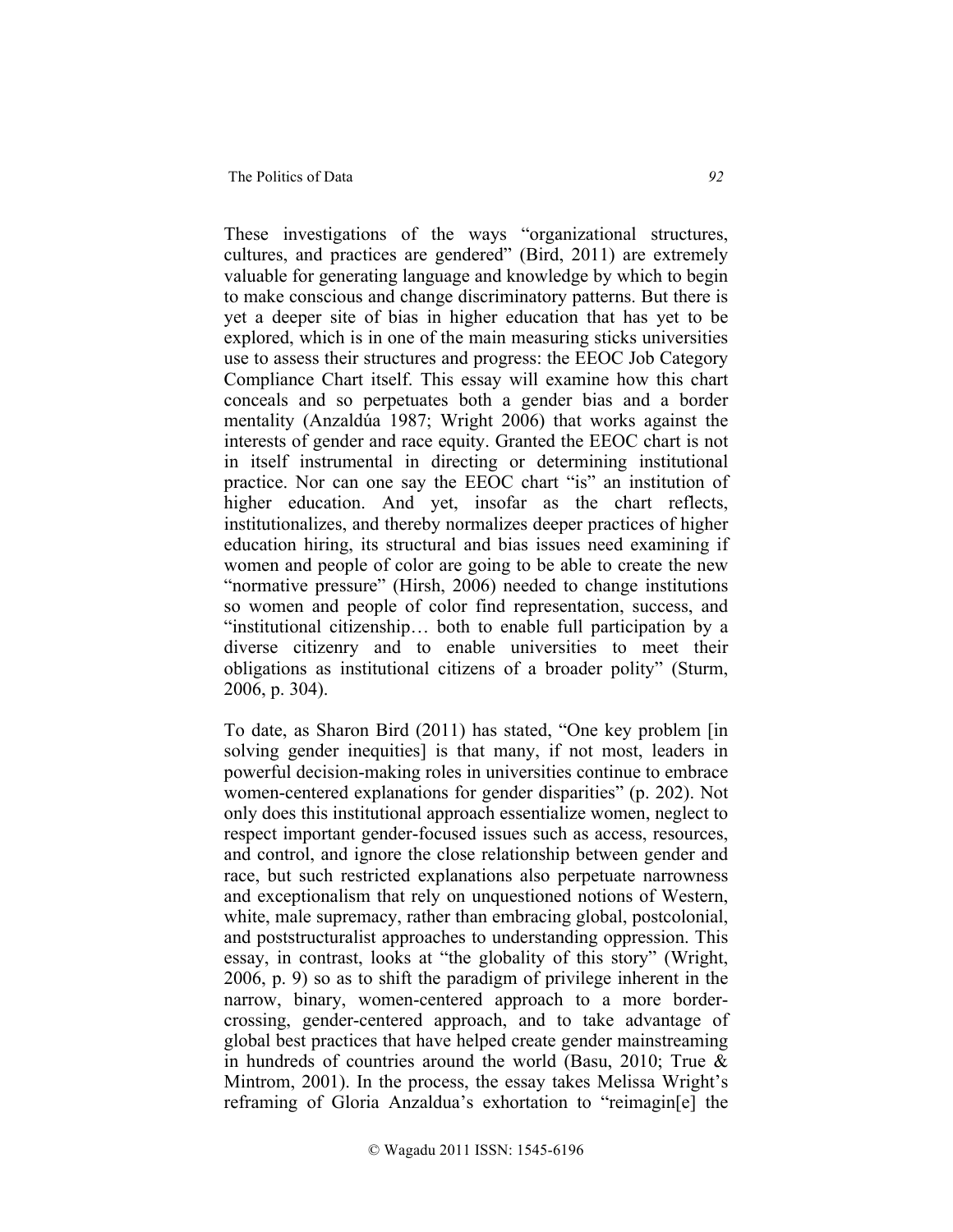border not as the place of division but as the unified seam" (Wright, p. 95) to suggest how and why the EEOC Chart, used as an institutional measuring stick and viewed as a colonizing discourse (Mohanty, 1991), may be yet more regressive than most realize. Exploring the normative gender bias and border mentality concealed in the EEOC Chart, and investigating global solutions to such problems, the essay offers some crucial proactive ways by which activists can and must pressure institutions to address and redesign normalized and normalizing deep structures that currently disadvantage women and people of color.

Creating this pressure on institutions is crucial to making change. In her study of 2,166 establishments from the EEO-1 national database to document the "The Impact of Discrimination Charges, Legal Environments, and Organizational Conditions on Workplace Segregation" (2009), labor sociologist Elizabeth Hirsh found that "normative pressure" is "the driving force behind legal compliance and organizational change" (p. 248). Her emphasis on the importance of new "normative pressure" makes it important to ask—if the measuring stick for compliance and change conceals gender-biased "normative standards" that serve to separate and silence those groups and individuals who need to exert pressure to change the system that oppresses them, how then will change come about?

To get at the concealed gender bias inherent in the EEOC Compliance Chart, I am relying on the Chart from my home institution. The use of this Chart, which is in the public domain, is not meant to imply URI's numbers can speak for another institution's. Nor do I mean to point a maligning finger at URI, especially since the Charts from many other institutions closely resemble the one from URI. I mean only to rely on numbers I know and can easily trace to allow me to reveal the hidden gender biases and border mentality in the structure and assumptions of the chart itself. In fact, when I first picked up the URI Chart, I didn't expect to find hidden biases. I was merely curious about the number of women and people of color working at various levels and was checking the Chart as part of an effort by the Equity Council and President's Commission on the Status of Women to pressure the administration to hire and promote more women and people of color.

What I discovered in terms of race was discouraging but, sad to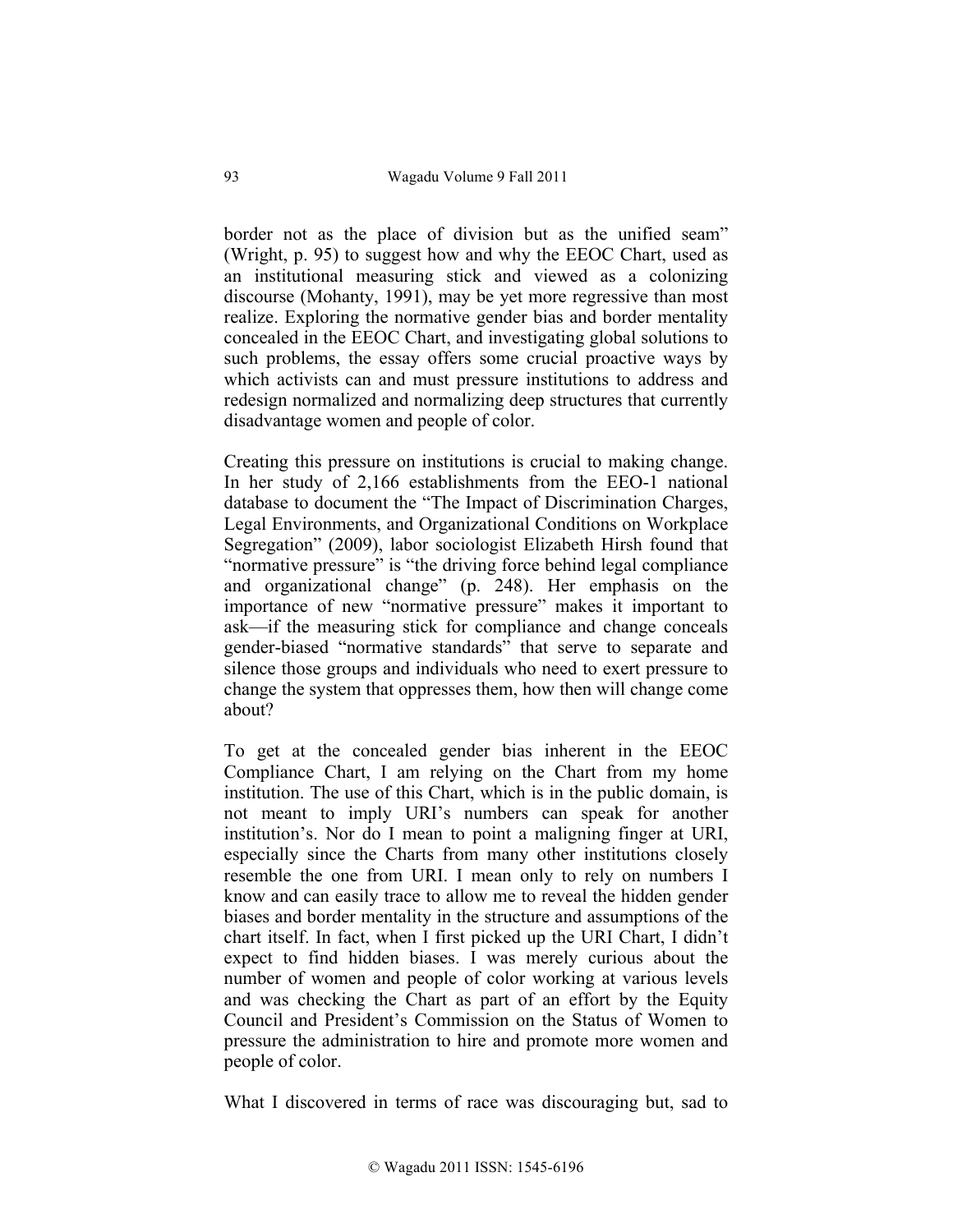say, not surprising. I will explore later how this lack of hiring of people of color is connected to assumptions and structures that also hinder equitable hiring and compensation of women.

What I discovered in terms of gender, given the historical pipeline, didn't at first look all that bad or unexpected. The Executive/Administrative balance—83 males and 68 females didn't seem terrible, all considered. The faculty distribution—414 males and 319 females—also didn't seem as bad as it could have been. The other categories also showed fairly predictable gendered patterns, not all that surprising given the overall gendered division of labor in our world.

EEOC Job Categories: URI Totals July 2009

| J.<br><b>Job Title</b>      |                            |                    | Males |              |                |                |                |                |                | Females                 |              |                |                |                |                |                         |
|-----------------------------|----------------------------|--------------------|-------|--------------|----------------|----------------|----------------|----------------|----------------|-------------------------|--------------|----------------|----------------|----------------|----------------|-------------------------|
|                             | <b>Vinorities</b><br>Total | Employees<br>Total | Total | <b>Mhite</b> | Black          | Hispanic       | Nsian          | Vat. Am.       | Unknown        | Total                   | <b>Mhite</b> | <b>Black</b>   | Hispanic       | Asian          | Nat. Am.       | Hallme                  |
| Executive/Administrative    | 15                         | 151                | 83    | 72           | 7              |                | $\overline{a}$ |                | $\bf{0}$       | 68                      | 63           | $\overline{3}$ |                | $\bf{0}$       | $\Omega$       | $\mathbf{1}$            |
| Faculty                     | 121                        | 733                | 414   | 343          | $\overline{9}$ | 10             | 51             | $\mathbf{1}$   | $\bf{0}$       | 319                     | 267          | $\overline{9}$ | 9              | 29             | 3              | $\overline{2}$          |
| Professional Non-Faculty    | 60                         | 552                | 220   | 192          | 12             | $\overline{3}$ | 12             | $\mathbf{1}$   | $\mathbf{0}$   | 332                     | 297          | $\overline{7}$ | 11             | 12             | $\overline{2}$ | $\overline{\mathbf{3}}$ |
| Clerical                    | 18                         | 302                | 11    | 11           | $\mathbf{0}$   | $\mathbf{0}$   | $\circ$        | $\mathbf{O}$   | $\mathbf{0}$   | 291                     | 273          | 3              | 5              | 4              | 6              | $\circ$                 |
| Technical/Para-professional | 15                         | 185                | 95    | 85           | $\overline{2}$ | $\overline{a}$ | $\overline{3}$ | $\overline{0}$ | $\mathbf{1}$   | 90                      | 83           | $\mathbf{1}$   | $\overline{2}$ | 3              | $\mathbf{0}$   | $\overline{1}$          |
| <b>Skilled Crafts</b>       | $\overline{2}$             | 46                 | 43    | 41           | $\overline{0}$ | $\mathbf{1}$   | $\mathbf{1}$   | $\mathbf 0$    | $\mathbf 0$    | $\overline{\mathbf{3}}$ | 3            | $\circ$        | $\mathbf 0$    | $\overline{0}$ | $\overline{0}$ | $\overline{0}$          |
| Service/Maintenance         | 40                         | 479                | 268   | 241          | 15             | $\overline{2}$ | $\overline{3}$ | 6              | $\mathbf{1}$   | 211                     | 197          | $\overline{2}$ | $\overline{a}$ | 6              | $\overline{2}$ | $\overline{0}$          |
| <b>Grand Total</b>          | 271                        | 2448               | 1134  | 985          | 45             | 21             | 72             | 9              | $\overline{2}$ | 1314                    | 1183         | 25             | 32             | 54             | 13             | $\overline{7}$          |

But when I went to the faculty American Association of University Professors (AAUP) union office to get a more detailed breakdown of faculty by gender and salary, the new information suddenly made me question both the EEOC Chart and, in Joan Wallach Scott's words, "how hierarchies are constructed and perpetuated" according to "subjective and collective meanings of women and men as categories of identity" (1999, p. 6). The fact that the EEOC chart contains a hidden gender bias is not in itself surprising. Laura Lee Downs (2004) has spoken to the potential gender warp of such an historical artifact when she explains: "who g[ets] hired for specific work roles depend[s] largely on how individual employers perceiv[e] the particular qualities of men and women, boys and girls" (p. 17). Sharon Bird ((2011) also has explained: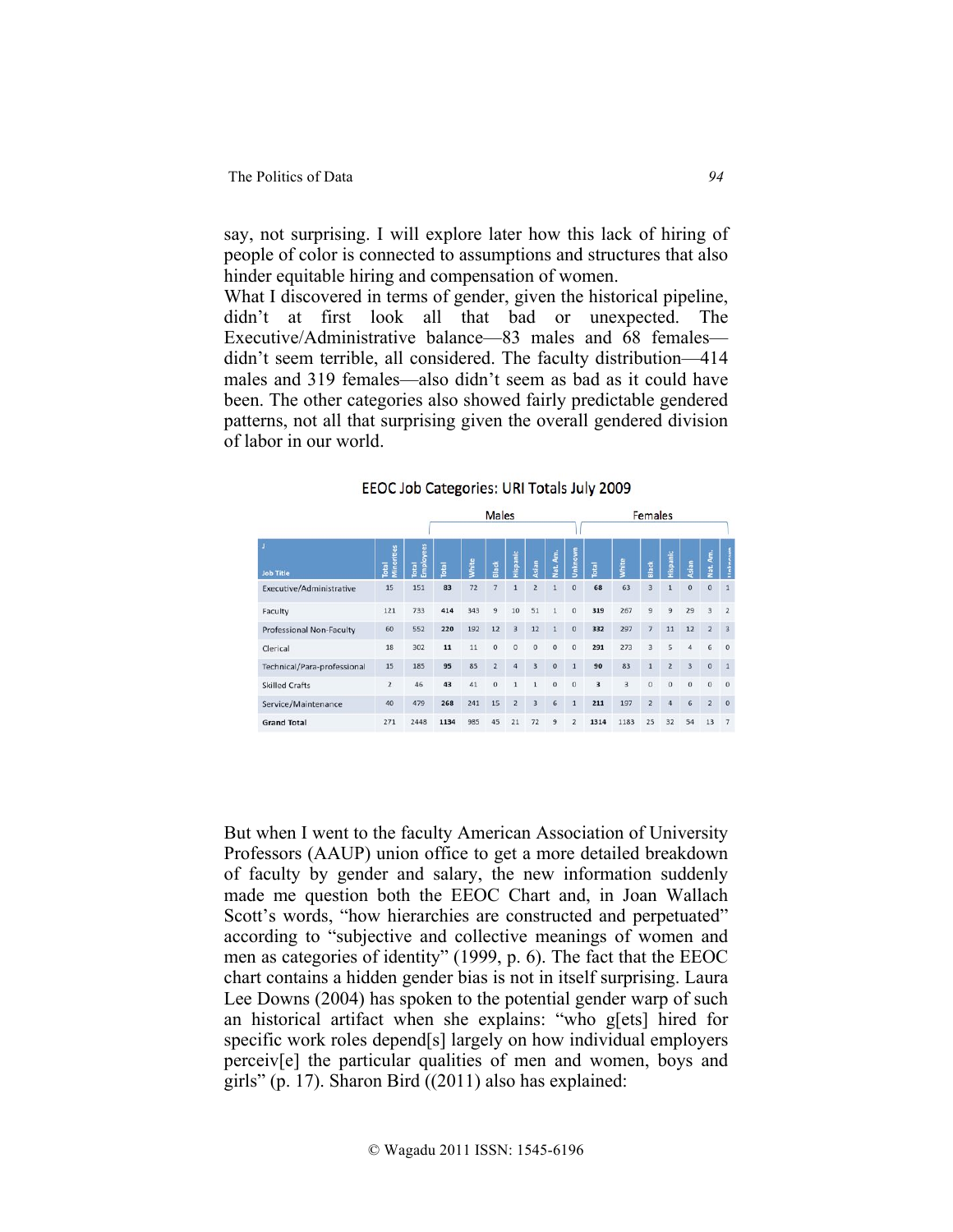In the post-World War II era the distinction between universities as research-focused and liberal arts colleges as teaching-focused corresponded with the gendered segregation of educational institutions. Women faculty were commonly excluded from research-intensive disciplines and over-represented in teaching colleges and in applied disciplines in universities. University structures for evaluating faculty performance reflected similar gender distinctions. (p. 208)

The structure and categories of the EEOC chart understandably reflect late 1950's and early 1960's assumptions and patterns conscious and unconscious—of gendered forms of production and employment that came along with the post-war re-gendering of "work" and "home."

But a closer look at the 2009 faculty figures—414 males and 319 females—made the picture instantly more complicated and alarming when I began to think about who really has power at URI. Level III full professors numbered 28 females and 129 males. Full Professor Levels I and II, while showing shifting gender numbers coming up the pipeline, still had considerable gender imbalance at 59 females and 100 males. Insofar as power connects to numbers and salary levels, one can quickly see where power lies.

One might wish to argue at this point that history explains and justifies the gender and earning power disparities. One might also wish to argue that perusing the lower faculty levels shows reassuring greater numbers of women coming up the pipeline. In terms of pure numbers, the gender distributions are fairly good. At the 2009 Associate Level II are slightly more women than men (37 females, 33 males). The Associate Level I has 54 females, 46 males. Even more promising, perhaps, the Assistant Professor Level II has twice as many women (45 females, 22 males). Assistant Professor Level I has 30 females and 28 males.<sup>11</sup> Lecturers at Level II also seemed to have achieved equity (24 females, 23 males), while the numbers for Level I Lecturers are 12 females and 7 males.

But behind these glossy numbers are important gender disparities in access, control, and resources that the EEOC chart masks. For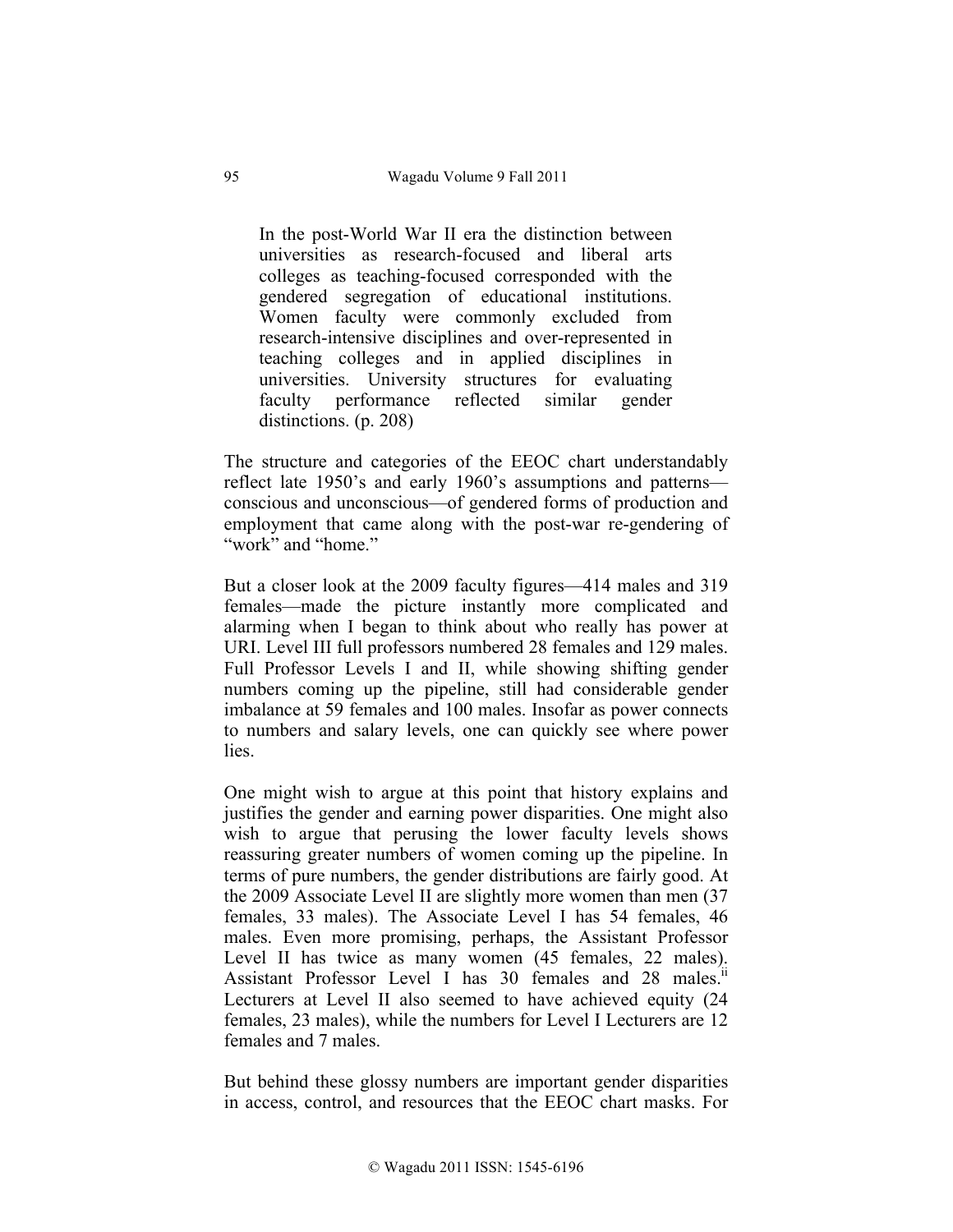#### The Politics of Data *96*

instance, in terms of access to promotion, the EEOC chart does not distinguish between tenure-track Assistant Professors (75 females, 50 males) and Appendix F (non-tenure track) Assistant Professors (19 females and 3 males), a distribution that might make one question why there are so many female Appendix F professors whose labor the university relies on but does not invest in longterm through the tenure system. Nor does the EEOC chart indicate that Lecturers, whose numbers are incorporated into "faculty," have no promise of pay raise, promotion, or, in many cases, union or institutional voting power. The EEOC Chart also does not delineate the poorly paid part-time faculty—at URI, about 40% of the total teaching staff—upon which many universities depend. Once one also looks closely at faculty salaries, the Chart gender tally of faculty, which might make one feel optimistic at first glance, has no way of revealing that in 2010-2011, Assistant Professor salaries ranged from around \$50K to 75K, depending on the field and College<sup>iii</sup>—with notably lower salaries for those in non-research humanities tracks, characteristically the fields women have entered, and statistically the fields people of color tend to be entering in greater numbers (NSF 2010). The average 2010/2011 Assistant Professor Level I salary for females is also about \$9K less for females than males, though the average for females at the Level II Assistant Professor level has caught up to being a little over \$1K less than for males, seemingly an effort to rectify disparities, but still lagging.<sup>1V</sup>

This revelation of the disparities behind the Chart's glossed faculty numbers led me to investigate the other categories, too, to see what gender biases were likewise being concealed, not maliciously, but inherent in the categories and structure of the chart itself. For instance, the top category of "Executive/Administrative" personnel, with 83 men and 68 women, might look like cause for celebration, especially keeping in mind one of Elizabeth Hirsh's findings (2009), which is that "a critical mass of women, usually estimated at around 30%," is what is needed to "transform a previously male-dominated organization's standard operating procedures and allow women to advance a feminist agenda strategically from inside the bureaucracy" (p. 44). This belief in the need for a 33 percent quota for women in leadership positions also arose as a United Nations mandate after the 1995 Beijing Fourth World Conference on Women. But the problem with URI's case, like the cases of attempted 33% government representation goals and quotas in Pakistan, India, China, Poland, Russia, and Brazil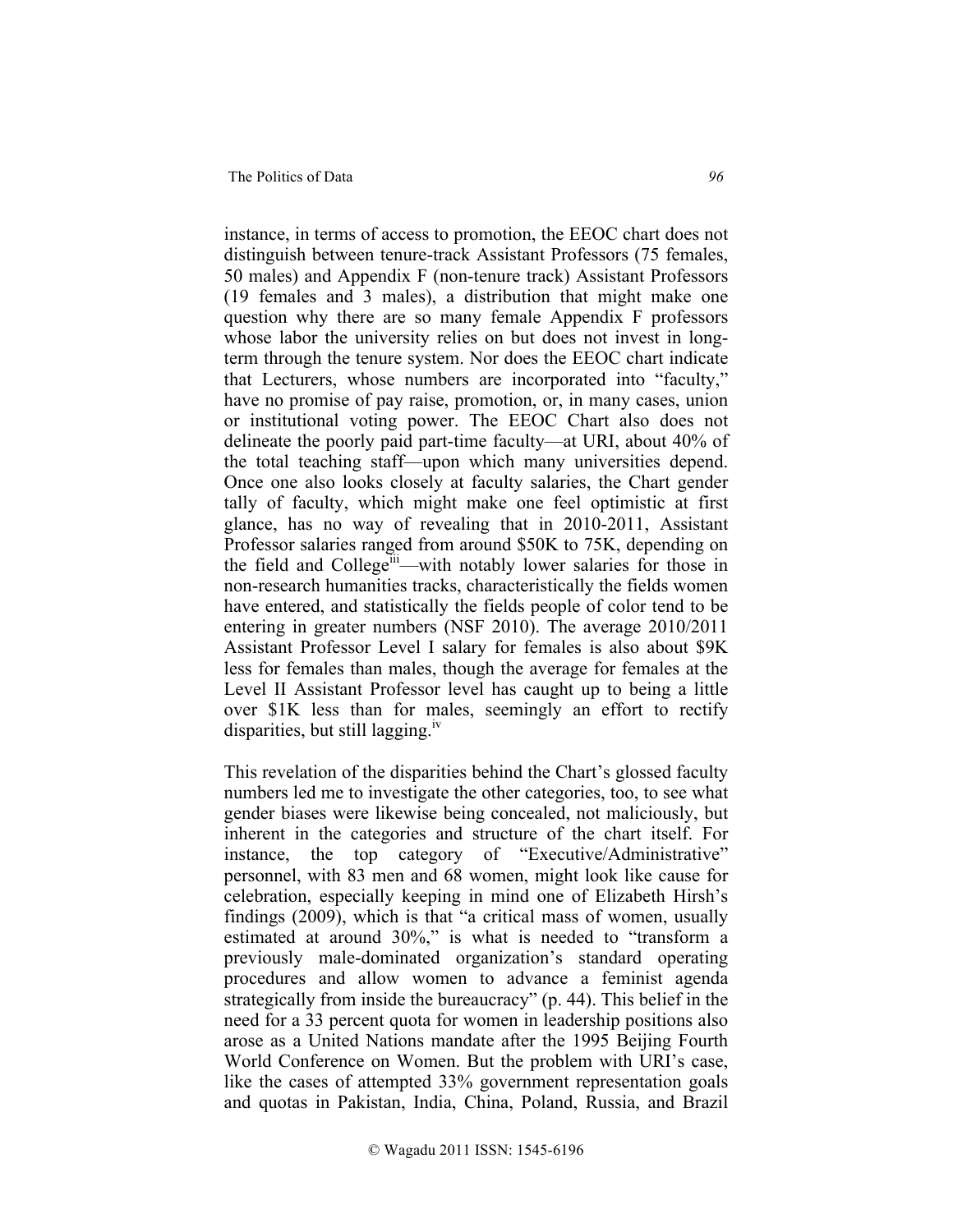(Basu, 2010, p. 21, 103, 123, 180, 202, 248, 257), is that if most of the "Executives" are men who have signatory and budget authority, whereas most of the "Administrative" personnel are women without such authority, the women are powerless. In terms of creating a potential mass of voters or spokespeople capable of mobilizing the needed normative pressure essential for change, the fact that at URI the "Administrative" workers belong to one union (PSA) controlled by the State, while "executives" at URI are not unionized and so not subject to union constraints negotiated through the State, further divides these two ostensibly powerful groups.

At each tier of the EEOC chart, in fact, one sees such doubly reinforced separation because of the hierarchical tier itself and several different union affiliations. The Professional Non-faculty at URI are represented by different unions (PSA and PTAA), managers and workers, respectively, which separates them from each other, from the Faculty union (AAUP), from some of the Administrator's union (PSA), and from the Executive's nonunion. Clerical workers belong to Council 94, which is part of ACT NEA, and, unlike the already mentioned unions, report to the State, not the RI Board of Governors. Technical/Para-professional workers do overlap with some of the Professional Non-faculty category (PTAA), but Skilled Craft workers and Service/Maintenance workers belong to Council 94. Perhaps one could argue that having different unions for different categories of workers is par for the course. Or perhaps one could argue there's nothing keeping different unions from talking with each other, even organizing with each other. But at least at URI, in ways the divisions of the Chart both reflect and implicitly valorize, this kind of crosscommunication does not happen except around contract negotiations. Most of the unions, however, are scheduled to negotiate their contracts at different times, another way in which power patterns, normalized in the Chart, seem especially determined to keep apart potential collaborative voices for creating "pressure" and change.

The ways different categories of workers also feel pitted against each other, especially in regard to gender issues, further serves to reinforce such a border mentality. For instance, in the Professional Non-Faculty tier, the Chart might give reason to applaud that at least here more women (332) than men (220) have this rank. But what the chart doesn't show is that the pay disparity is large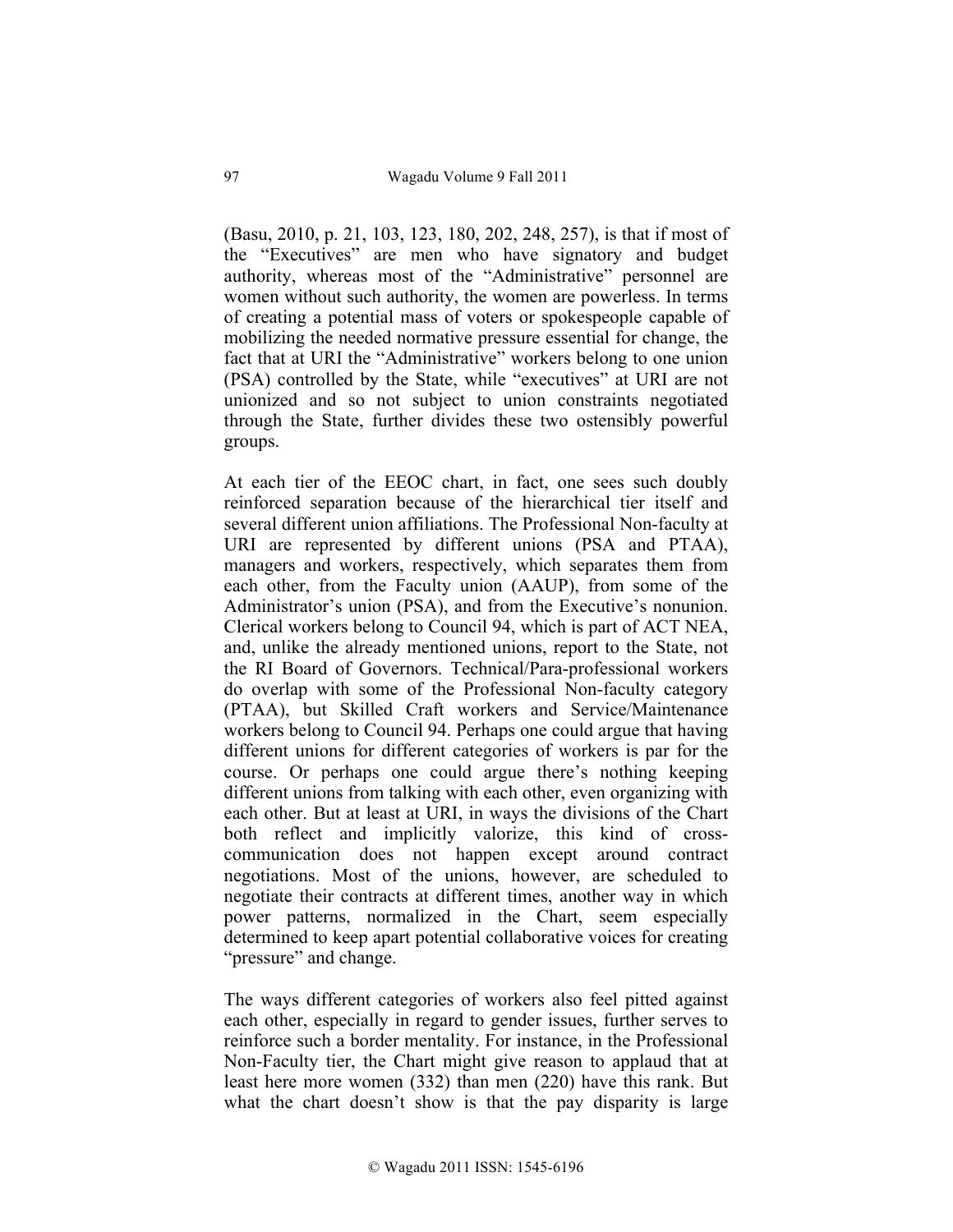between those who work as faculty with Ph.D.'s in, say, Psychology, and those with Ph.D.'s who work a tier down as school psychologists in the counseling center. Not surprisingly, in keeping with national gendered patterns, most of the URI Counseling Center psychologists are women. At the Clerical level, the predictable gender disparity (291 women, 11 men) also helps explain the discouraging lack of Executive attention to bettering salaries and working conditions, despite this group's claim that non-faculty workers represent two-thirds of all of URI employees. Likewise, is it any surprise that Clerical Workers, who often have a higher educational level than those in Skilled Crafts (3 women, 43) men), are paid less than many of the Skilled Crafts workers, who are mostly male?

Again: as I report these various figures, it is not my point to malign URI for what are the deeply embedded gender-biased labor patterns and assumptions one sees at many institutions. My point is rather to expose the gender biases and border mentality concealed in the EEOC chart, a major measuring stick and source of validation for institutions of higher education, and to probe the deeper structural qualities this Chart depends upon, which mitigate against the very gender and race equity success it is designed to record and work toward. Do most people already know the Chart is deceptive as it presents data? Maybe. But have they thought through how the deception and structure are symptomatic of much deeper patterns of gendered and racial oppression? Judging from the surprise of administrators, faculty, and staff with whom I have shared this essay and information, I would have to say no.

Even if people are aware of the facts the chart glosses over, they are not aware of how profoundly the structures inherent in this measuring stick speak to why institutions of higher education have not been able—or do not want?—to achieve gender and race equity. Perhaps more alarmingly, they may not have investigated how deeply the border mentality underlying the Chart reinforces what Melissa Wright (2006) has called "the myth of the disposable woman"

Let me first articulate the Chart's obstacles to achieving equity, which Hirsh's findings (2009) help illuminate. In her extensive research, Hirsh found "the easiest way for establishments to desegregate" and thereby change their gender and race profile is "to promote workers from an occupational category in which their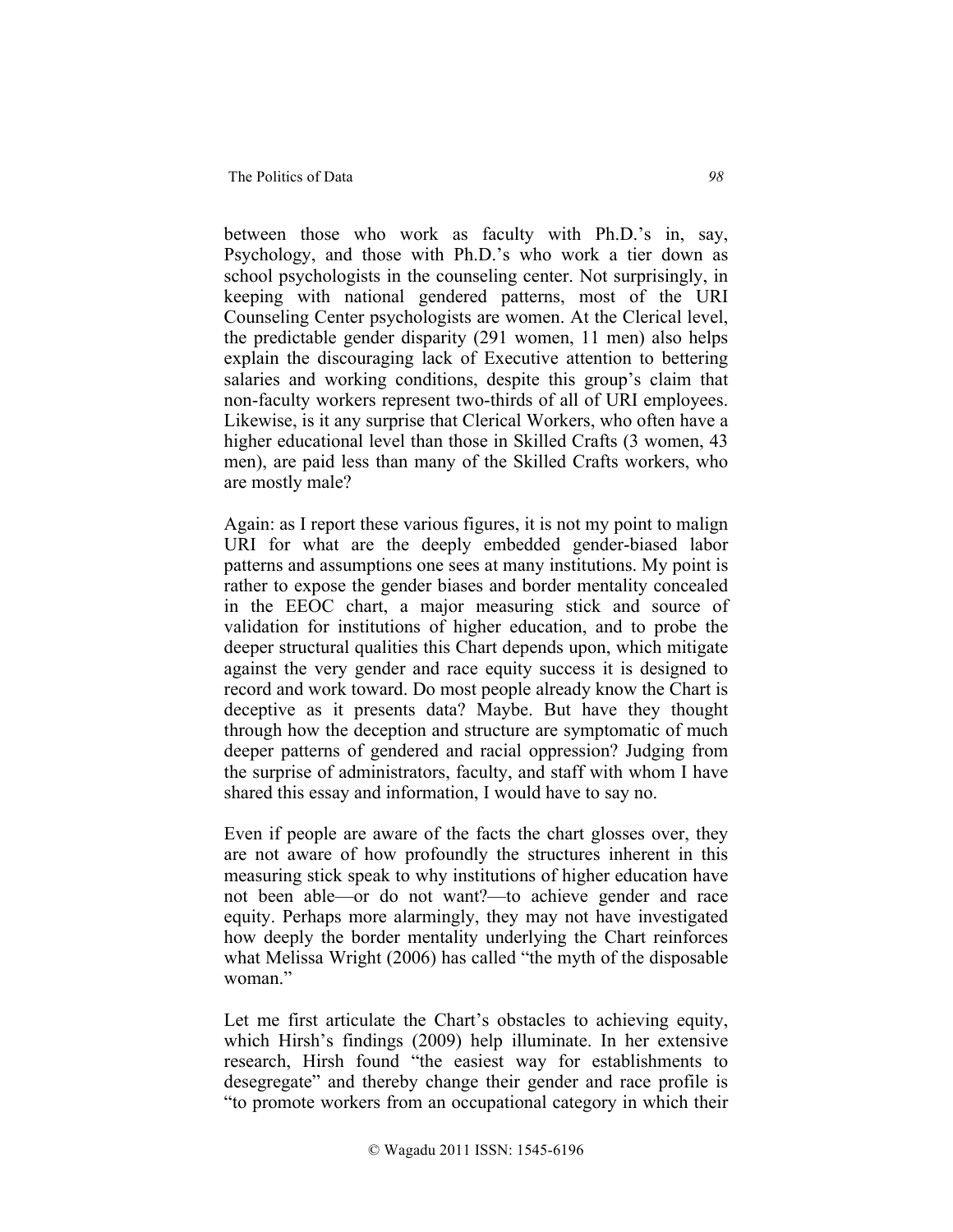ascriptive group is over-represented into an occupational category in which the group is underrepresented " (p. 251). Where, however, the "division of labor is highly differentiated," Hirsh noted, and where there are more "occupational categories," it's "easier to segregate workers along ascriptive lines" and harder to change their positioning (p. 251). The problem, she warned, is that the more defined the rungs, and the farther apart they are, the less mobility is possible, and the less likely are race and gender equity shifts (p. 251). One can see how the doubly reinforced compartmentalizing valorized in the EEOC Chart mitigates against the mobility or "pressure" needed to effect equity.

Hirsh's finding that one needs "a critical mass" (2009, p. 44) of women at the top to change institutional behavior also points not only to power problems at the top, but power problems in each rung. On the one hand, her finding that where managers have power they can influence change, but if they are powerless they are less likely to influence change, shows why the concealed power imbalance between "Executive" and Administrative" is significant: this latter group of mostly women, having no power, are less likely to be able to influence change. But Hirsh's finding pertains also and significantly to gender equity at lower rungs. "Due to ingroup [sic] preferences and general concerns for equity," Hirsh noted, "female and minority managers may be especially likely to promote job opportunities for female and minority employees, thereby loosening longstanding patterns of occupational segregation" (p. 251). If one assumes from experience that substantial gender changes at the top are rare, one might suppose that in the lower ranks there is a more realistic hope of "promot[ing] job opportunities for female and minority employees." Hirsh's finding suggests that such shifts at lower rungs might produce a ripple effect throughout the institution. But where the inner rungs also seem structured and compartmentalized in a way that disempowers women, such systemic change is also unlikely to occur. Hirsh further discovered that "concerns for equity may also make female and minority leadership more responsive to legal pressures" (p. 251)—another reason significant gender and minority representation is especially necessary. Perhaps keeping women out of these top positions in itself helps spare institutions from needing to be "responsive to legal pressures."

There is one last reason supported by Hirsh's findings (2009) to be concerned about the gender biases and constraints the EEOC chart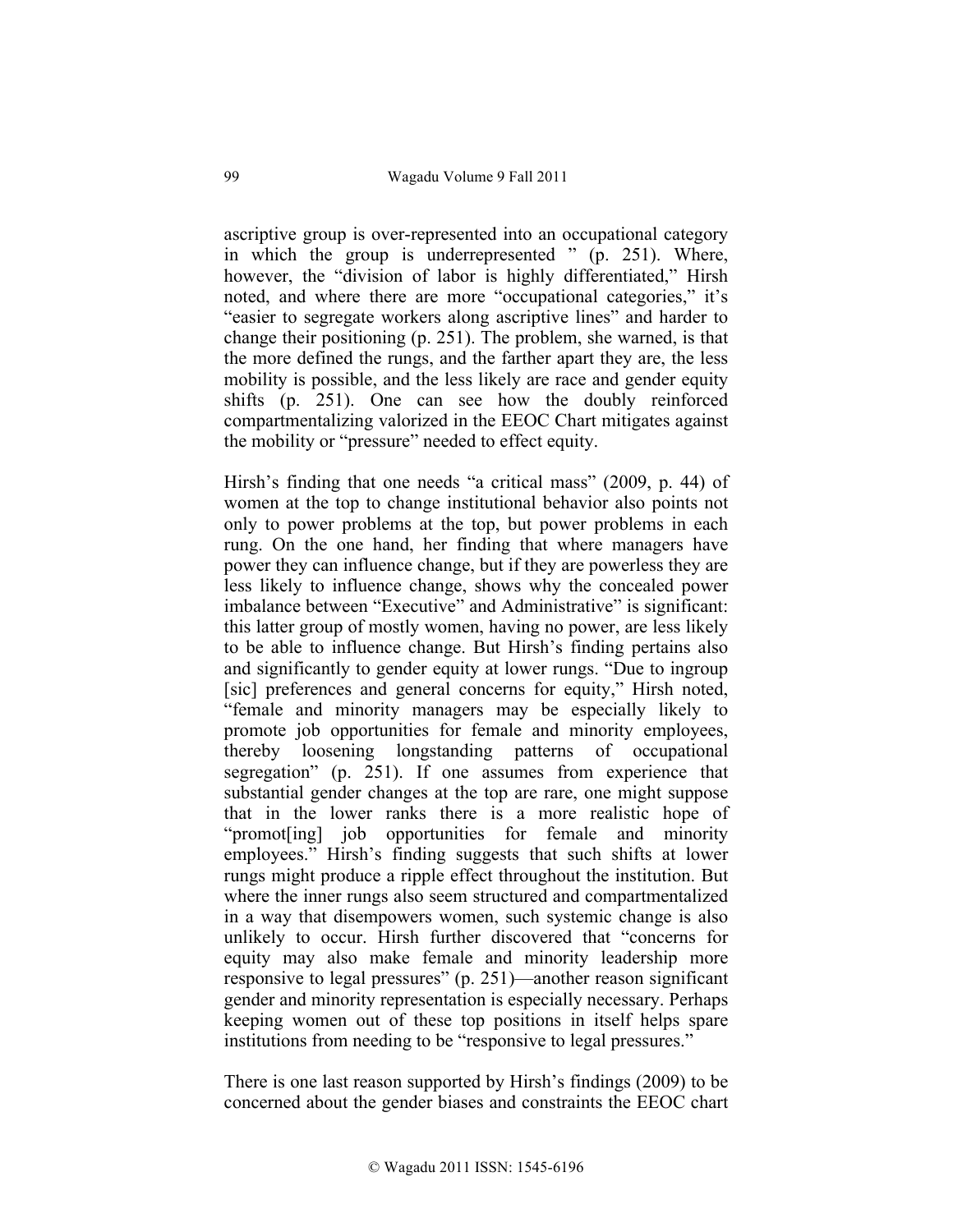conceals. According to Hirsh's findings, boycotts, participation, and visibility are the primary mechanisms by which to create pressure to change institutions (p. 249). The strongest impact on change, she discovered, is "the media effect " (p. (266). She has argued that in terms of generating pressure to change "normative standards" and "compe[l] organizations to voluntarily behave in ways consistent with the law," those who are disadvantaged by policies and norms—women and minorities—need to organize to "identify" and "publicize" noncompliance (p. 268).

But how, one might ask, are the people who are underpaid, understaffed, over-extended, under-assured of job security, and, in the case of faculty, under-recognized in promotion and tenure decisions for their service, going to have the time or incentive to organize so as to get in "the news"?

In her essay, "Mobilization among women academics: the interplay between feminism and professionalism" (2008), Jeni Hart, a professor in the Department of Educational Leadership and Policy Analysis at the University of Missouri at Columbia, made clear several obstacles to "getting in the news" that many women in higher education institutions already recognize, obstacles that substantiate the pressures women feel *not* to organize. According to Hart, The Association for Women Faculty at the University of Arizona, a group that saw itself as "professional first, feminist second" (p. 195), sought "to work in concert with the administration," and "felt the administration could be trusted" (p. 190). But some of the women faculty said "that belonging to a feminist group could compromise their reputation and threaten tenure and promotion" (p. 191). The group's strategy to downplay "feminism," Hart reported, along with their investment in seeing being feminist and professional as "mutually exclusive" (p. 191), did not, however, lead them to affect "pressure" for change. It seems not surprising to learn that for this group, which Hart said was run "hierarchically" by a board (p. 193), "interest lagged" since many members "didn't stay" (p. 198). Hart speculated that this waning interest resulted from one of four causes: the "perception the women's movement was over": "increasing" workload" that gave women less time for service "especially when it wasn't rewarded for promotion and tenure"; "more loyalty to professional identities and individual disciplines"; and the case of anti-feminist harassment at the time toward Anne Kolodny, which "may have scared people away" (p. 202).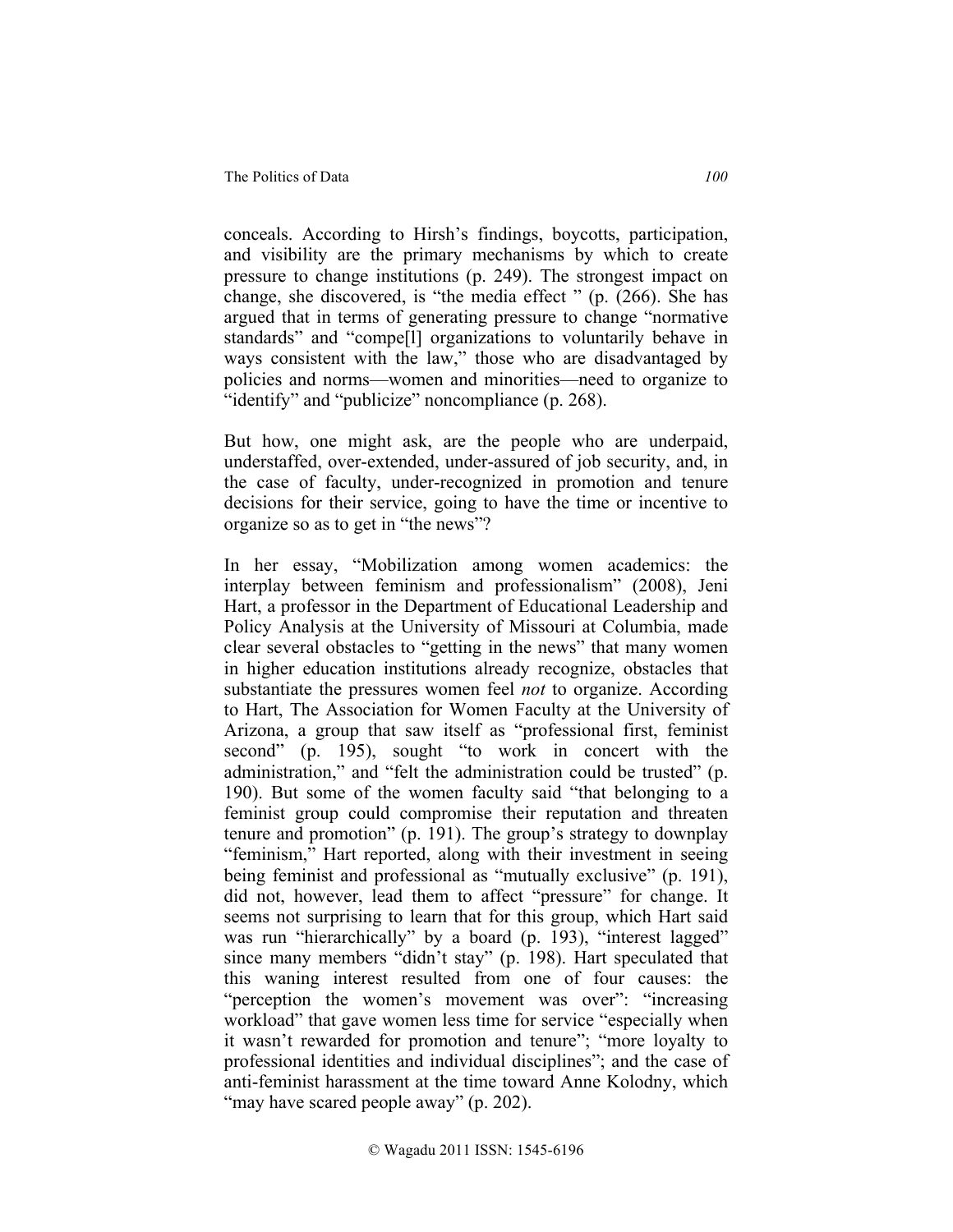The other feminist group Hart studied, the Faculty Women's Caucus at the University of Nebraska-Lincoln, seems to have had more success. According to Hart, this group saw themselves as "more confrontational and active," "independent," and focused on "keep[ing] an eye on the administration" so as to "prod them" when necessary (p. 196). Hart reported that unlike the other group, which felt they "couldn't speak for women in some ways" because they "ha[d] to answer to the President," this group not only didn't feel "responsible to" the administration, but felt keeping separate was necessary "to be effective" (p. 196). Their effective "separatist" strategy would seem to counter my argument that we need to break down boundaries and allow for fewer rungs and more permeability. But at the same time, this organizing from within the ranks so as to create pressure seems important to note. The structure of the Women's Caucus also speaks to an important shift. Hart described the governance as "nonhierarchical," with "not just chairs assum[ing] leadership" (p. 198). According to Hart, there were no dues, no formal membership (so untenured women were more likely to come, not fearing officially sanction in promotion and tenure), open invitations to all women faculty, and focus on an issue until it was resolved. The agenda focused on "broad change to effect many women and systemic changes" (p. 199) across boundaries—again, something the structures and border mentality behind the EEOC chart mitigate against.

Hart's study, despite the groups' differences, concluded with two important points that speak to how the Chart misrepresents the power of women by lumping all male and all female faculty together in a binary fashion. First, one might think, based on the somewhat equal (and improving?) numbers of female faculty, that an institution is making substantial progress in enriching the power of women with tenure who, according to Hart's findings, "are more likely and willing to rock the boat" (p. 204). But the fact is, as the Chart conceals, there are inadequate numbers of tenured and senior women faculty present, to "rock the boat." Insofar as the MIT Study (1999) of women faculty in science, along with other more recent research (Roos, 2008), found that "senior women described themselves as 'invisible' and 'marginalized,' while junior faculty women felt well supported," a feeling senior women actually had as junior faculty (Roos, p. 186), the Chart's glossing over the relative paucity of senior women faculty seems as much a symptom as a description of the current system. Second, based on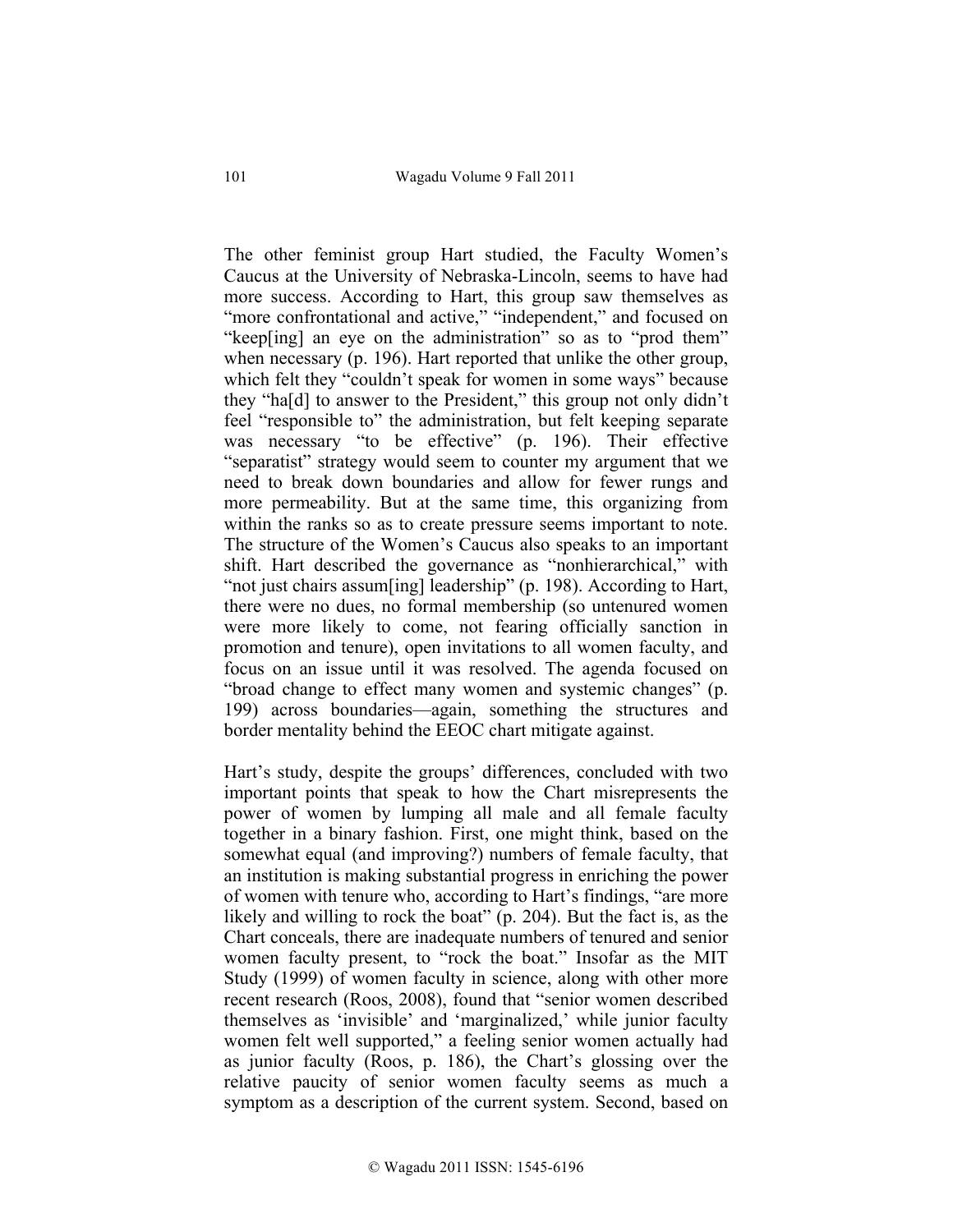the somewhat balanced total numbers of men and women, and the large number of women present at an institution, one might also think that and institution is making progress "creating a critical mass and safe space for all women." But, in truth, the Chart reflects the isolation of women compartmentalized into separate voting and working groups.

This compartmentalizing suggests a more disconcerting facet of the Chart if and when one treats it as a piece of institutional discourse or "story." In her book *Disposable Women and Other Myths of Global Capitalism* (2006), Melissa Wright has analyzed the discourse or "story" that produces and perpetuates "the myth of disposable women," more particularly, the "disposable third world woman." Wright has defined this "story" as one that "serves as a vehicle for establishing the normative characteristics and behaviors of the disposable third world woman" (p. 5). She has defined "the third world woman… as a normalized subject who reaffirms explicit relations of power and hierarchy" (p. 5). In drawing the distinction between "women" and "woman," Wright has echoed Chandra Talpade Mohanty's (1991) definition of "woman" as "the cultural and ideological composite Other produced by hegemony," which essentializes women as homogenous and monolithic, without either recognizing them as "real material subjects of collective histories" or dismantling the binary system that engenders this view. Critiquing the colonizing discourse of "third world women," Wright has also reflected Mohanty's critique of Western imperialist notions of "third world women" as monolithic and inferior to Western (white) women. By "disposable women," Wright has defined a "story" in which women's labor is valued and essential to the capitalist system at the same time women are inevitably (and notoriously) used up and replaced, a system of use and disposability upon which the capitalist system rests. In all, Wright's insights into "disposable women," her observation that "a masculine subject only gains shape as a particular kind of employee through the materialization of the female subject who outlines him by way of her opposition" (p. 13), and her recognition that "evidence of [the managers'] worth pivots on their ability to both produce and manage her most valuable labor" (p. 27) make me ponder whether the Chart, as institutional discourse, doesn't also have most deeply embedded this idea and necessity of "the disposable woman"—necessary only because without her subordination, the male dominated power structure would not take its current and self-perpetuating form. The resemblance between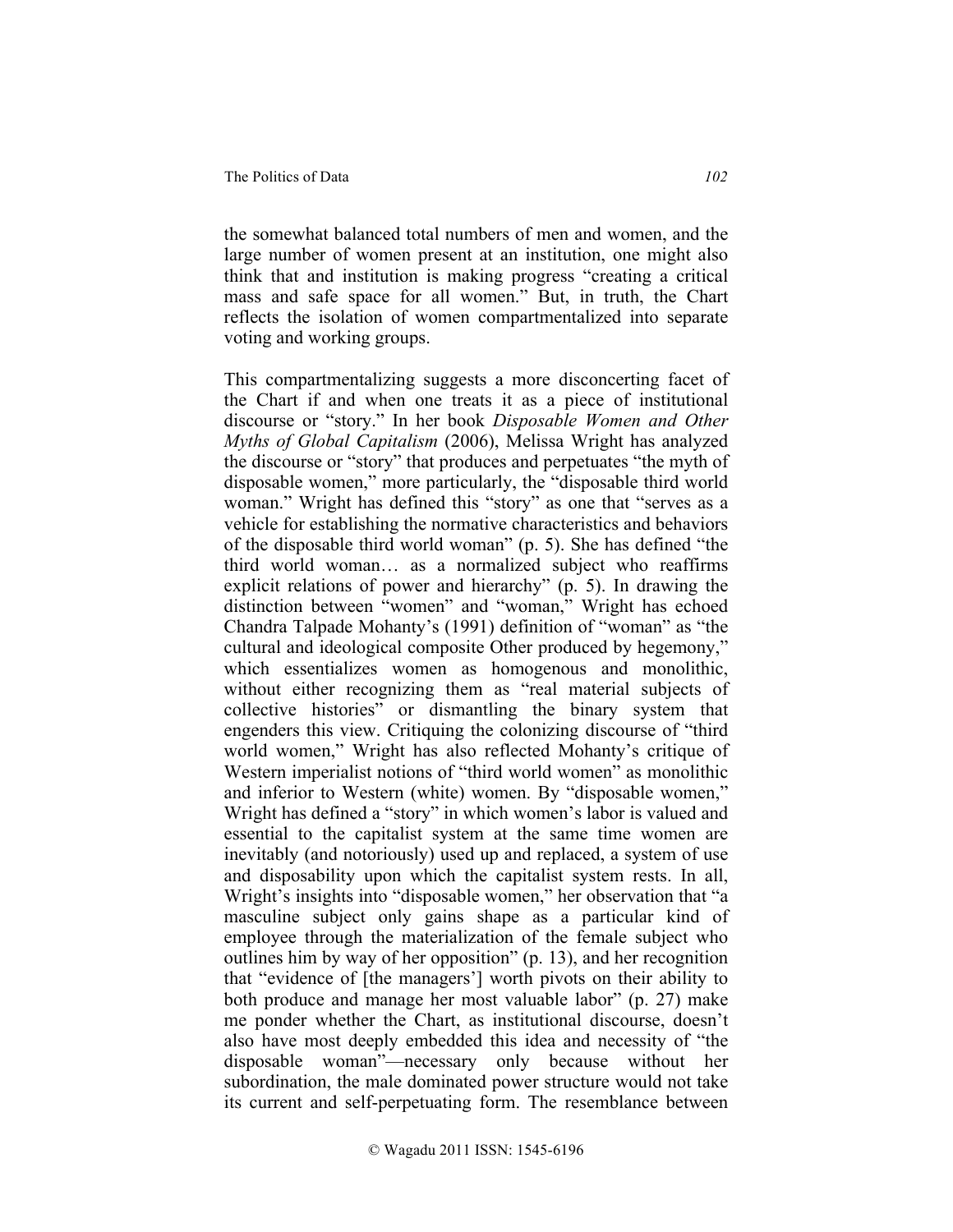the power dynamics of institutions of higher education and of the Chinese and Mexican maquiladoras also helps reveal which practices might be especially important for institutions to adopt if they wish to change the embedded structures (Bird, 2011; Kalev & Dobbins, 2005) and mentalities that hold back women, people of color, and, by extension, universities from achieving "full participation by a diverse citizenry" (Sturm, 2006, p. 304).

But first, to clarify: In making such a comparison between workplaces, I do not mean to imply that women in higher education materially resemble "disposable third world women"; their opportunities and privileges generally remove them from the material concerns of the female (or male) Mexican or Chinese factory worker. Nor do I mean to group all women together. But I do mean to suggest that the comparison of workplaces illuminates how the Chart and the story it represents build on and perpetuate an embedded notion of "disposable women." In studying the capitalist maquiladora systems, in keeping with Marx and Joan Scott (1999), Wright has stressed how "the laboring body, under capitalist conditions, emerges as an embodied site of exploitation and accumulation" (p. 13.) She has also incorporated Judith Butler's argument "that the human body, as well as the subject associated with it, is always a 'matter of production'… [and] always materializing" (in Wright, p. 13), one reason the ongoing production of the myth of disposable women could be said to serve a purpose: to perpetuate the system that depends upon it. Thus Wright has also argued, "to sabotage the myth is to strike a blow at the numerous hierarchies that rely upon its constant repetition" (p. 15).

Sharon Bird (2011), analyzing "What's gendered about universities as incongruous bureaucratic structures" (2011), has also used language and invoked structures that closely resemble the patriarchal factory structures Wright has studied. Of universities, Bird has said:

The segregation of academic disciplines and institutions, the construction of faculty and administrative roles in ways that are more consistent with men's lives, and the maintenance of evaluation processes that disproportionately value the disciplines and activities that men dominate are all examples of how university structures and associated cultures and practices are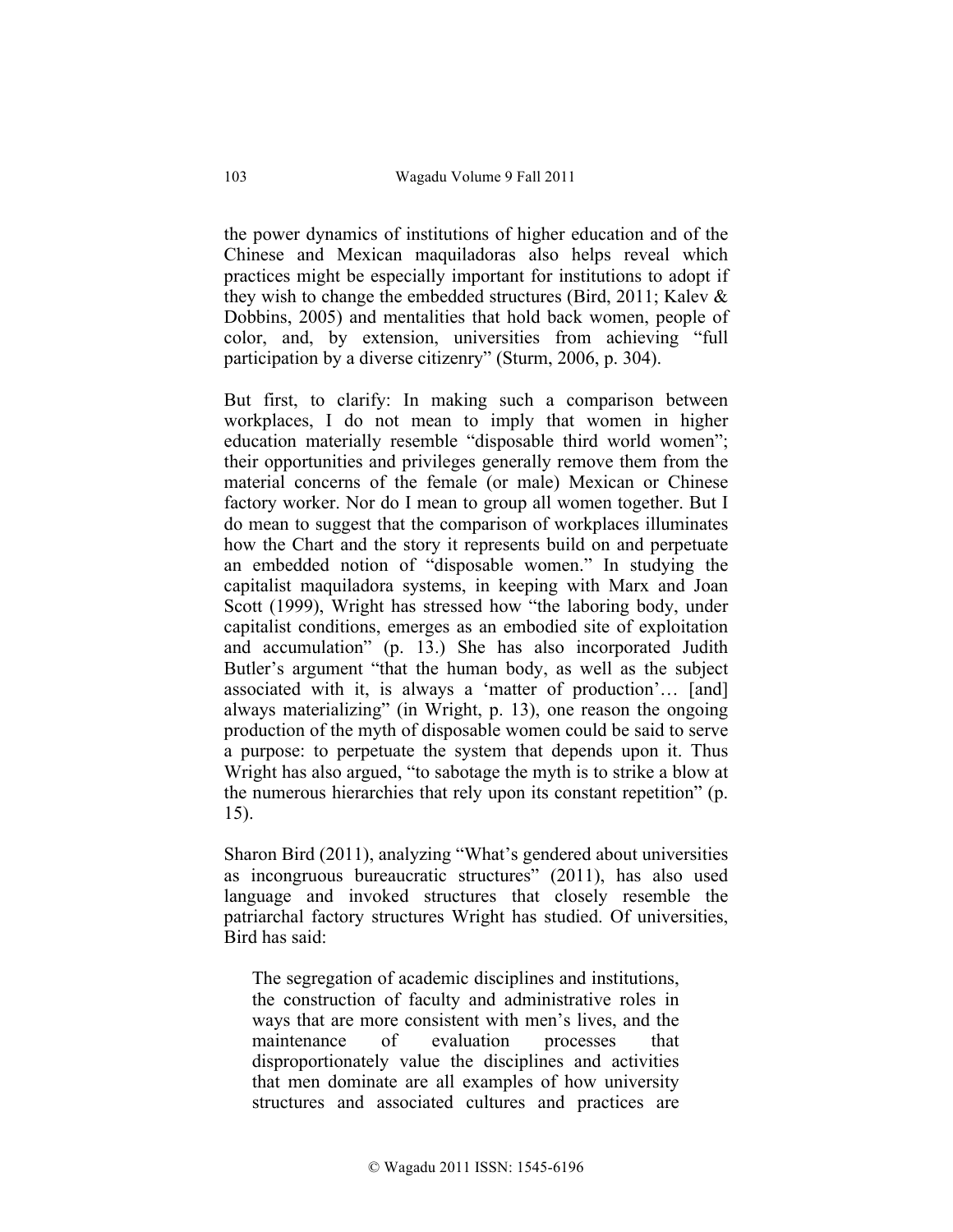gendered. These factors, in turn, influence future university policies and the structuring of jobs, the ways in which faculty members are evaluated and men's dominance of powerful decision-making university positions (National Research Council [U.S.], 2006). (in Bird, p. 208-209)

Bird and Roos (2008) have further noted how the male and female spheres carry distinct opportunities and privileges. Whether related to "work-life balance issues.... [that] disproportionately hinder women's opportunities" for collaborating in research or participating in networks" (Bird, p. 209) or "the likelihood that men will compare their own routine practices, aspirations and levels of compensation with those of other men, and that women will compare their own practices and so forth primarily with those of other women" (Bird, p. 209) or gendered inequities in merit pay (Roos, 2008, p.188, 193), research allocation (Bird, p. 206, 207; Roos, p. 194), decision-making power (Bird, p. 204, 210), and gendered internalization of expectations (Bird, p. 217), these researchers have made clear how deeply a binary gendered system reflects and shapes the power structure. Put most tersely, as spoken by one of the maquiladora managers Wright has quoted, both systems seem built on and keen to perpetuate one key misassumption: "The men like to stand. Women don't like to stand" (p. 60).

Both gendered systems also seem significantly to depend upon and perpetuate what Wright has defined as a clear symbiosis yet dividing line between males and females, whereby "these male/female bits must join together… [but] the flexible supervisor is never to have his identity confused with the women working under him, but he must reveal who he is through what she does" (p. 62). The three-tiered hierarchy Wright has described for the maquiladoras—women "sitting" and doing their work, Mexican men standing behind them and supervising, but not reaching to touch their work for fear of crossing the line into feminized labor, and higher supervisors (white men) looking down onto the floor in a panopticon of privilege—is in fact very suggestive of many university power structures. Most interesting may be the extent to which the hierarchy depends on people of color and lower class being closely tied not to the white supervisors but to "the disposable women," their fates and futures intertwined. In this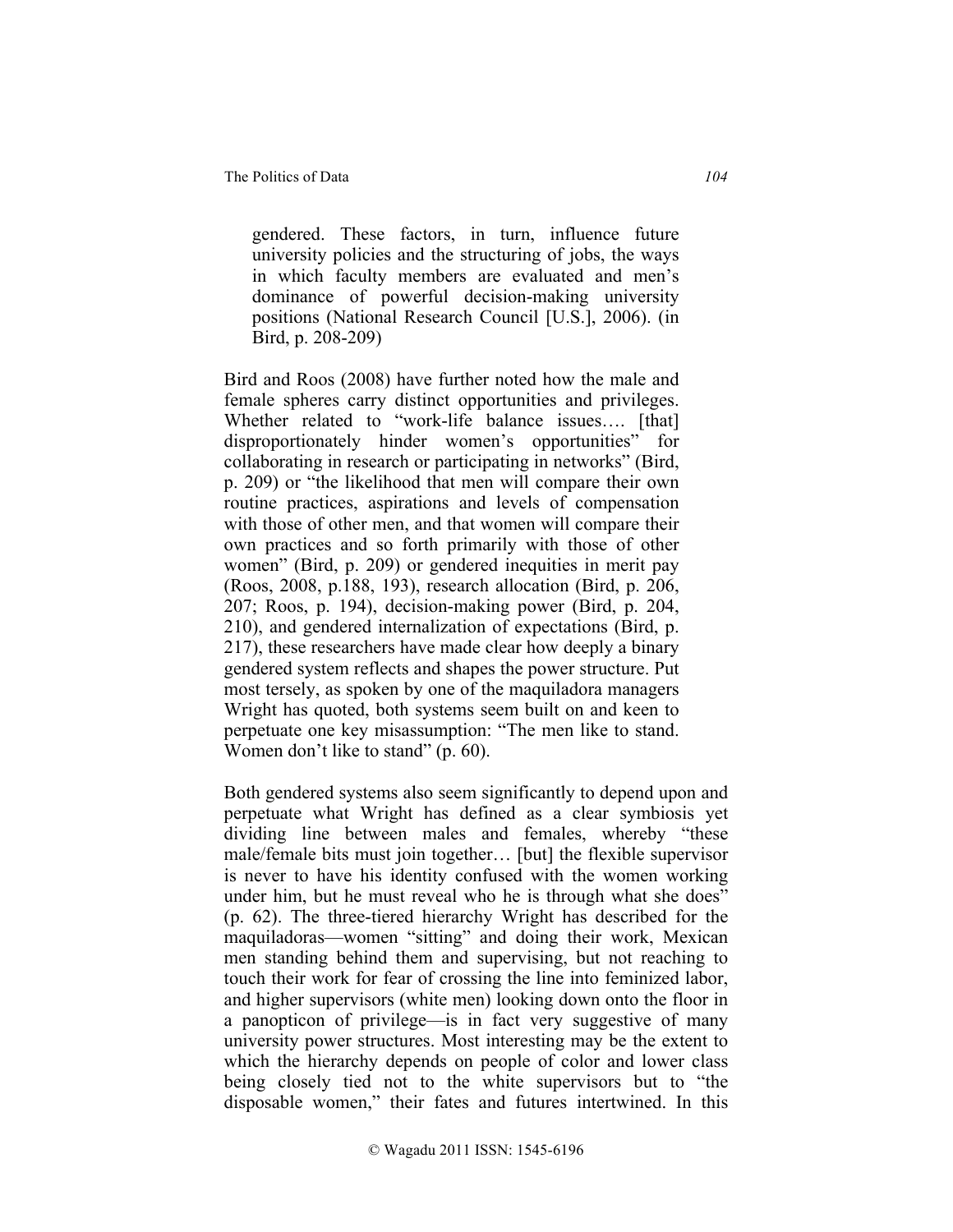"system that relies so powerfully on the supervisor's ability to preserve female workers' disposability while guaranteeing the exercise of quality labor" (Wright, p. 69), people of color and lower class find themselves positioned on the floor, not up in the window. Wright has concluded:

The discourses that produce these variably sexed and ethnic bodies around the concept of differential degrees of vision thus reaffirm the significance of this concept as an apparatus of social control within a model of development that privileges those with total vision as more developed over those who cannot see as much or as far. And this privileging reifies a stubborn belief, still prevalent throughout the maquiladora industry, of Mexicans, in general, as less visionary and, consequently, less modern than the U.S. and European administrators of their employers. (p. 65)

If one substitutes "universities" for "maquiladora industry," and "people of color and lower class" for "Mexicans," one can imagine how the system Wright has analyzed applies also to many universities as their story gets told—or not told—via the EEOC Chart that both reflects and normalizes systemic gender and race inequities.

How, then, change this deeply entrenched system of gender and race inequity? Given the border mentality and hierarchies that work pervasively at all levels of these "stories," crossing borders and looking not hierarchically but "transnationally" seems like a start. One successful strategy, documented by Sharon Bird (2011), has been to use a case study at a large Midwestern university to bring together 11 people in a 4.5-hour workshop: this included faculty (some tenured, some not) from five different academic departments, three department heads, a college-level administrator, and nonfaculty professionals. The results were encouraging though men and women tended to enter with different assumptions and views, and though some still left with those views intact, their awareness of gendered issues they didn't normally see or understand improved and invited further discussion. The curious disadvantage of this set-up was the uneasiness the untenured faculty felt in the midst of others who were tenured or in positions of greater power, testament to the power of the border mentalities that define many universities.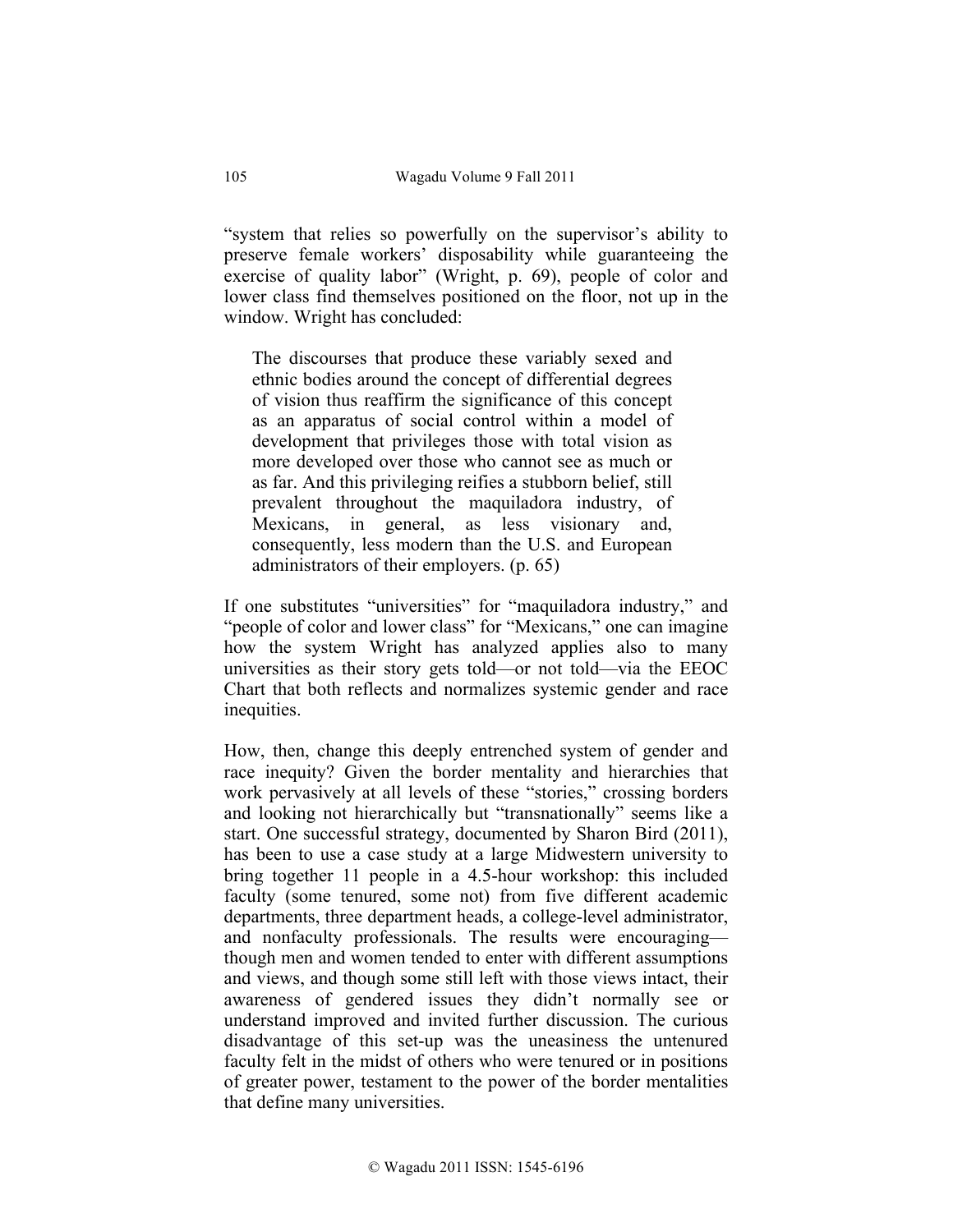Another useful approach is to learn from the global best practices that have created successful gender mainstreaming in other places in the world. Interestingly enough, the transnational (as opposed to international) networking and efforts in these countries have proved most successful. In their essay, "Transnational networks and policy diffusion: the case of gender mainstreaming" (2001), Jacqui True and Michael Mintrom explored how, since 1995, with an "unprecedented speed of adoption. . .state bureaucracies for gender mainstreaming" took place in over 100 countries (p. 28). True and Mintrom did an "event history analysis of 157 nationstates from 1975-1998 to assess how various national and transnational factors… affected the timing and type of the institutional changes these states have made" (p. 27). Their findings are a useful place to start to find practices that could benefit people in their efforts to redress the higher education structures, categories, and assumptions underlying the EEOC Chart.

A few of their findings are refreshing, especially given the financial crisis so many institutions are currently facing, and the frequent excuse, "we don't have the money to do that." They found that the amount of money available or allocated to government resources or agencies did *not* have a significant bearing on successful gender mainstreaming initiatives or results (p. 49). They also discovered that signatures from the Convention on the Elimination of All Forms of Discrimination Against Women (CEDAW)—in other words, lip service—did not dictate which countries would move quickly toward gender mainstreaming. They also found it was not international efforts or intergovernmental pressures that led to gender mainstreaming, but internal and "transnational" efforts that created change (p. 47). This finding that "the primary force driving the diffusion of gender mainstreaming bureaucracies" is the "transnational networking of nonstate actors" (p. 50) can be interestingly translated into a higher education institutional framework: If institutions of higher education truly want to effect gender equity—whether they want to do this is still up for question—this finding suggests they will need to address the structural and organizational factors within and across their "nation-states"—their Colleges, Departments, and levels of employees—that keep people apart and seemingly pitted against each other. In her work, Susan P. Sturm (2006) has especially recognized and advocated for "organizational catalysts"— "individuals who operate [significantly] at the convergence of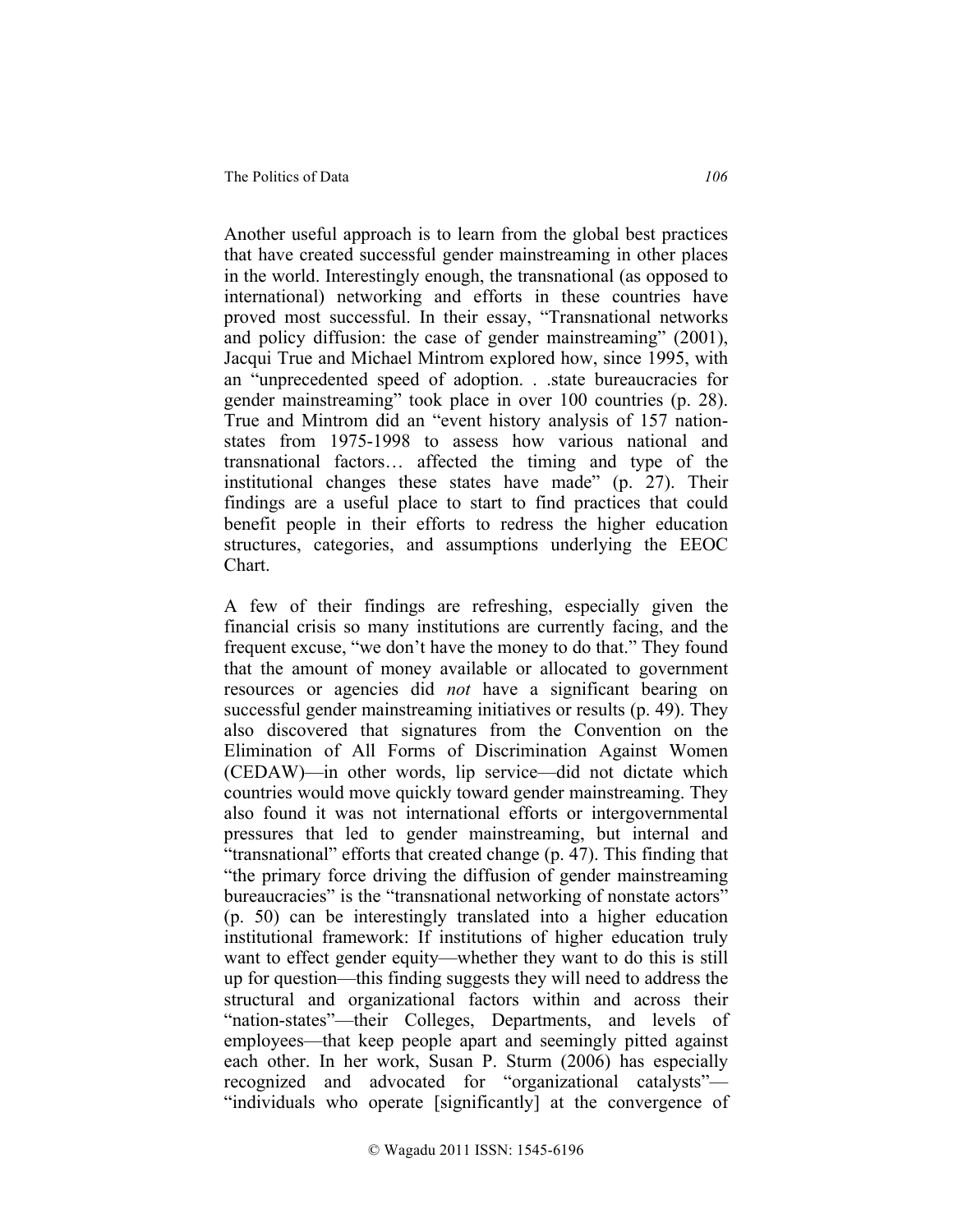different domains and levels of activity" and who "cultivat[e] new 'communities of practice' among individuals who share common interests, experiences, or concerns but otherwise lack opportunities to connect (p. 287).

Change would need to include several idealistic and unlikely propositions, but proposing them is a start. Institutions would need to encourage across-boundary communication, create incentives to encourage such rapport, and do away with disincentives for rapport, including gender-entrenched unfair pay and poor working conditions that create antagonisms. They would also need to rethink the divisive union and pay structures that pit one power group against the other, including be willing to create shared contract negotiation deadlines so as to encourage union and faculty-staff coalitions.

True and Mintrom's other findings also offer more realistic strategies workers could adopt. Their articulation of the "key role of transnational advocacy networks," along with their finding that advocacy networks have the greatest potential "when political structures of nation states [read universities] are open to new voices and new ideas" and "when people sympathetic to those voices and ideas actually hold important decision-making power" (p. 51), provides incentive for our own actions. While many of us do not have the power to put women into "important decisionmaking positions," the ability to open ourselves and open others to "new voices and new ideas" lies in our own hands. True and Mintrom asserted that "transnational network variables lead to greater likelihood of adoption than international norms variables" (p. 49). This internal networking could inspire us to work more across internal boundaries and to work more between and among universities nationwide to form larger coalitions. The nature of governmental and nongovernmental "presence at conferences and the number of NGO's and INGO's with local presence [also] had significant influence on state policy change" (p. 47). Perhaps the more communication, collaborating, and activist strategizing women have at conferences, the more pressure for gender mainstreaming we can and will create. They also found, not unexpectedly, that the "degree of democracy" was also a "highly significant indicator" for gender mainstreaming success (p. 49). While this "degree of democracy" might appear to exist within a university, the wage and power disparities inherent in the EEOC chart suggest otherwise.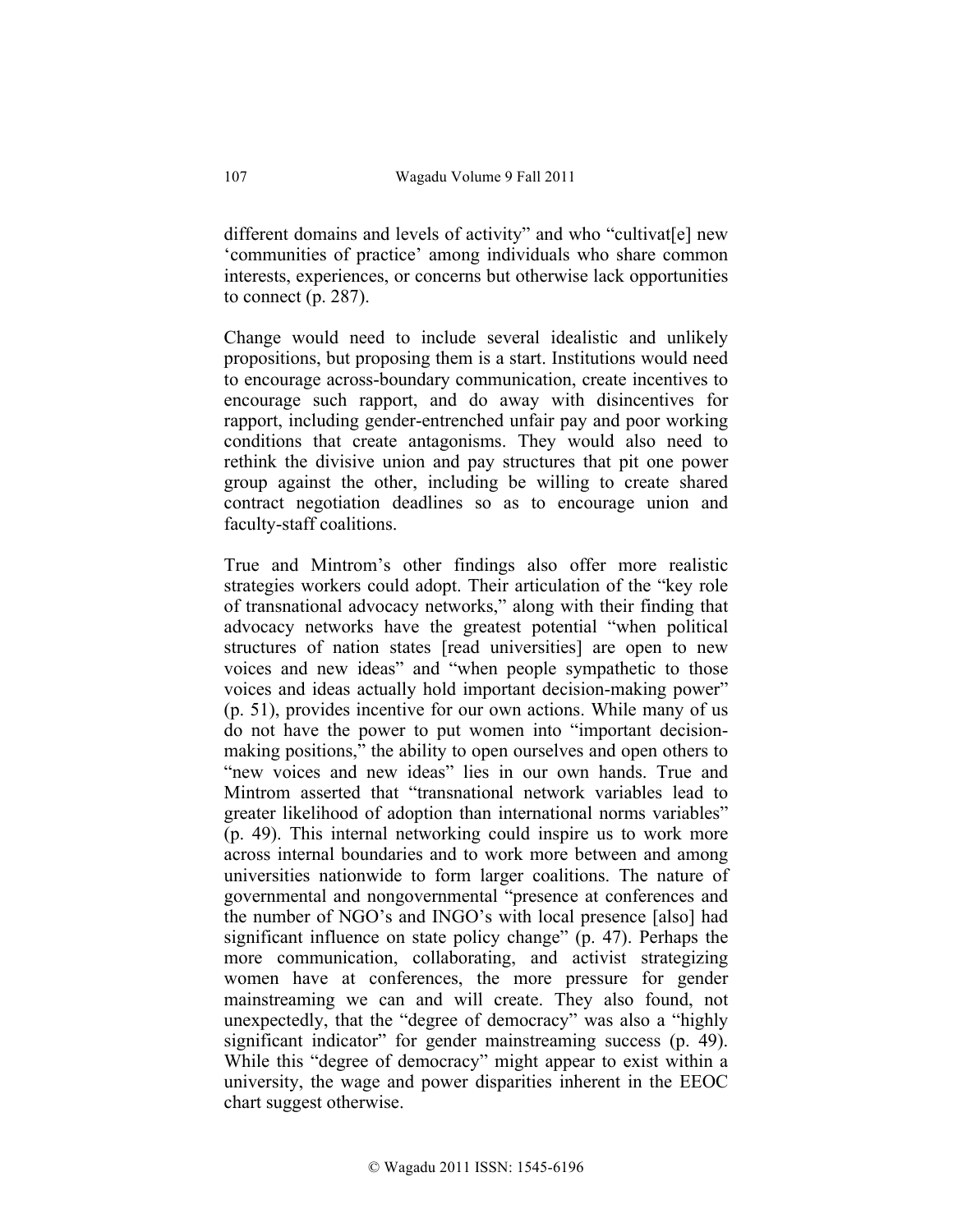Finally, in terms of women succeeding in higher education, two of their findings reinforce what many already suspect about conditions that catalyze successful gender mainstreaming. The first, that "the higher the proportion of women gaining formal education relative to men is significant" (p. 49), seems already realizable, as one sees from the numbers of women attending higher education, graduating, and going on to receive doctorates. The second, however, that the "percentage of women as a proportion of government ministers is significant" while the "percentage of women as a proportion of parliamentarians is not" (p. 49), needs to exhort Executives to take heed: where institutions truly wish to create gender equity, they must expeditiously increase the number of women at the top.

All of these examples and studies lead to several concrete suggestions for how we can arrive at strategies and best practices for achieving gender equity in higher education. When we gather, we need to do it across boundaries—administrators, staff, faculty, adjuncts, grad students, and undergraduates. When we hear the excuse, "no money for that," we need to realize this response is a subterfuge. We do not need money to change policy or gender climate. When we seek to make change, we need to capitalize on our "transnational" "nonstate actors" and activities. We also need to enlist and use the media more, which is perhaps one reason the 2010 National Women's Studies Association Conference featured an all-day op-ed workshop. More than anything else, we need to insist on having more women in top decision-making positions, ideally at least thirty-percent. As we also try to effect a major paradigm shift away from normalized and static "women-centered" institutional thinking, toward "gender-centered" institutional thinking that plans around equal access, resources, and control, it would be immensely helpful if we could create pressure to lay bare and reconfigure the EEOC Compliance Chart, to bring it up to date so as to guarantee that the official measuring stick and story by which higher education congratulates itself for meeting standards no longer perpetuates its own gender-biased norms.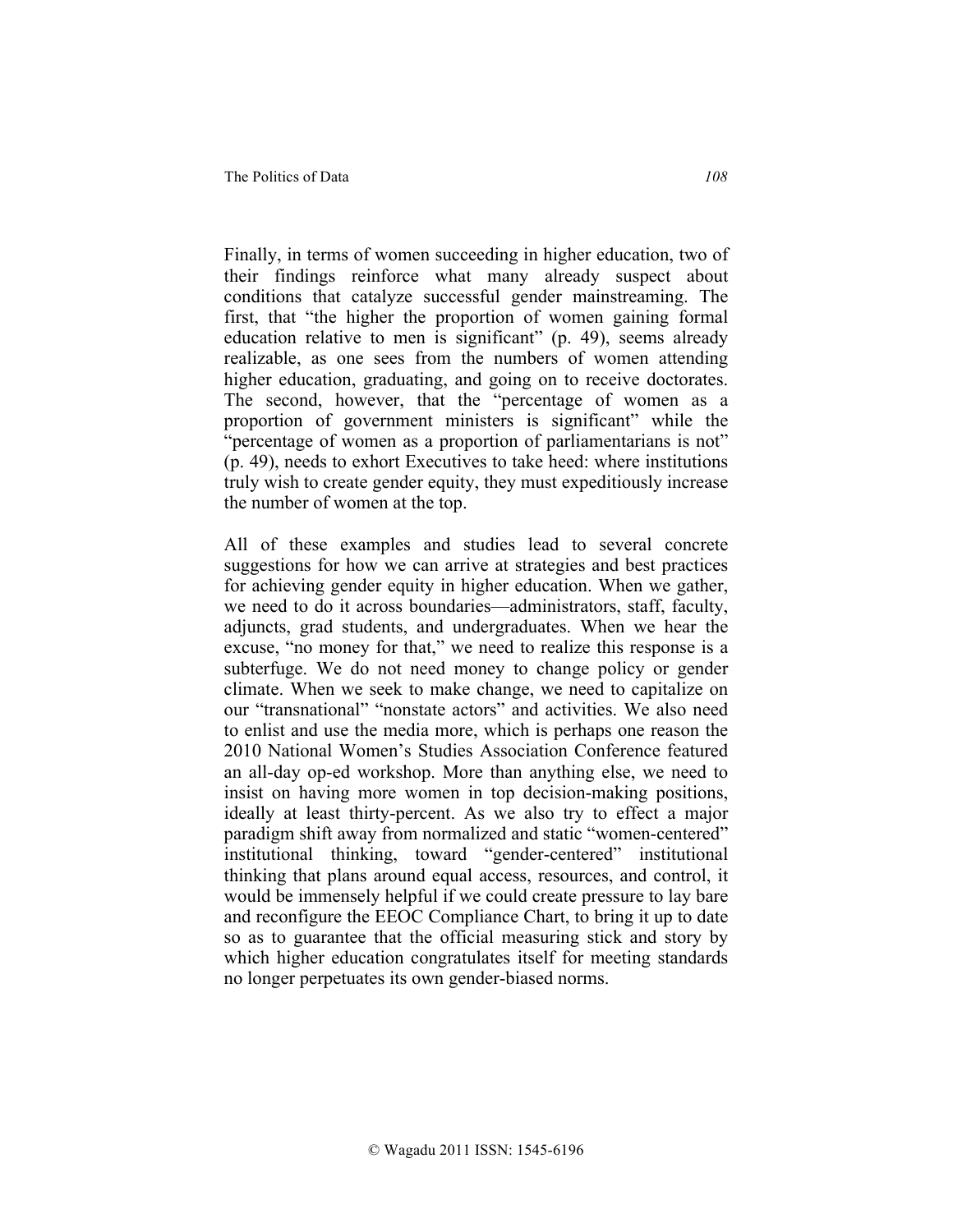### REFERENCES

- Afzal-Khan, F. (2007). Betwixt and between: Women, the nation and Islamization in Pakistan. *Social Identities*, 13(1), 19-29.
- Anzaldúa, G. (1987). *Borderlands/La Frontera: The New Mestiza*. San Francisco, CA: Spinsters/Aunt Lute Press.
- Bird, S. (2011). Unsettling universities' incongruous, gendered bureaucratic structures: A case-study approach. *Gender, Work and Organization*, *18*(2), 202-230.
- Basu, A. (2010). Editor. *Women's Movements in the Global Era*. Boulder, CO: Westview Press.
- Hart, J. (2008). Mobilization among women academics: the interplay between feminism and professionalism. *NWSA Journal*, *20*(1), 184-208.
- Hirsch, E.C. (2009). The strength of weak enforcement: the impact of discrimination charges, legal environments, and organizational conditions on workplace segregation. *American Sociological Review*, *74*, 245-271.
- Inside Higher Education. (2010, September 6). Women lead in doctorates. Retrieved from http://www.insidehighered.com/news/2010/09/14/doctorates.
- Kalev, A. & Dobbin, F. (2006). Enforcement of civil rights law in private workplaces: The effects of compliance reviews and lawsuits over time. *Law & Social Inquiry*, *31*(4), 855-903.
- Lieberman, R. C. (2007). Private power and American bureaucracy: The EEOC and civil rights enforcement. Paper presented at The Annual American Political Science Association Annual Meeting, August 2006, Philadelphia, PA. Retrieved from the state of the state of the state of the state of the state of the state of the state of the state of the state of the state of the state of the state of the state of the state of the state of the state of http://www.allacademic.com/meta/p151131\_index.html
- MIT. (1999). A study on the status of women faculty in science at MIT Retrieved from http://web.mit/edu/fnl/women/women.html, September 2008.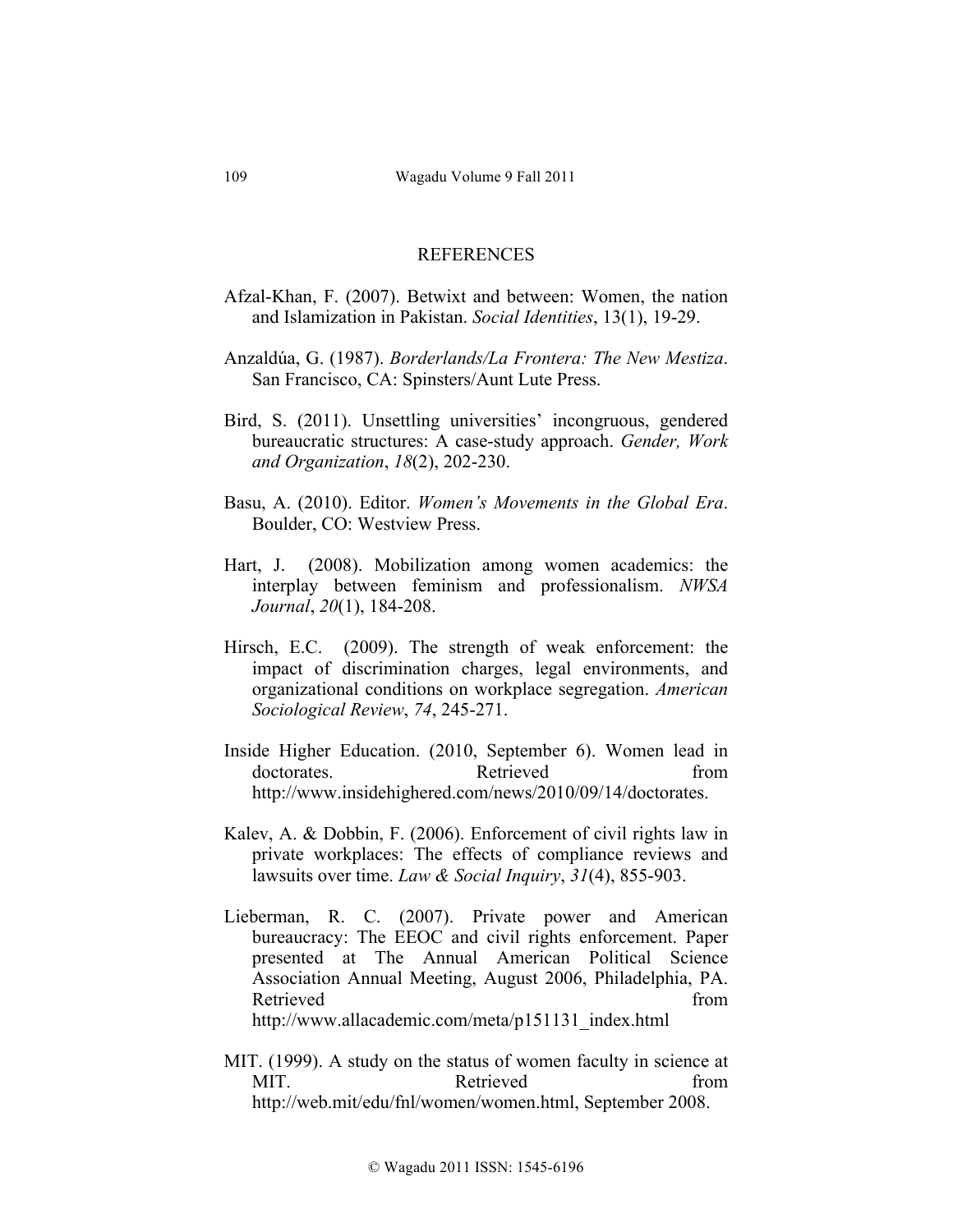- Mohanty, Chandra Talpade. 1991. Under western eyes: Feminist scholarship and colonial discourses. In *Third world women and the politics of feminism*, ed. Chandra Mohanty, Ann Russo, and Lourdes Torres. Bloomington: Indiana University Press.
- National Science Foundation, Division of Science Resources Statistics. 2010. *Doctorate Recipients from U.S. Universities: 2009*. Special Report NSF 11-306. Arlington, VA. Retrieved at http://www.nsf.gov/statistics/nsf11306/.
- Roos, P. (2008). Together but unequal: Combating gender inequity in the academy. *Journal of Workplace Rights*, *13*(2), 185-198.
- Scott, J. W. (1999). *Gender and the Politics of History.* New York, NY: Columbia University Press.
- Sturm, S. P. (2006). The Architecture of Inclusion: Advancing workplace equity in higher education. *Harvard Journal of Law & Gender, 29*(2), 247-344.
- True, J. & Mintrom, M. (2001). Transnational networks and policy diffusion: the case of gender mainstreaming. *International Studies Quarterly, 45*, 27-57.
- West, M. S. (2007). Unprecedented urgency: Gender discrimination in faculty hiring at The University of California. *NWSA Journal*, *19*(3), 199-211.
- Wright, M. (2006). *Disposable Women and Other Myths of Global Capitalism*. New York, NY: Routledge.